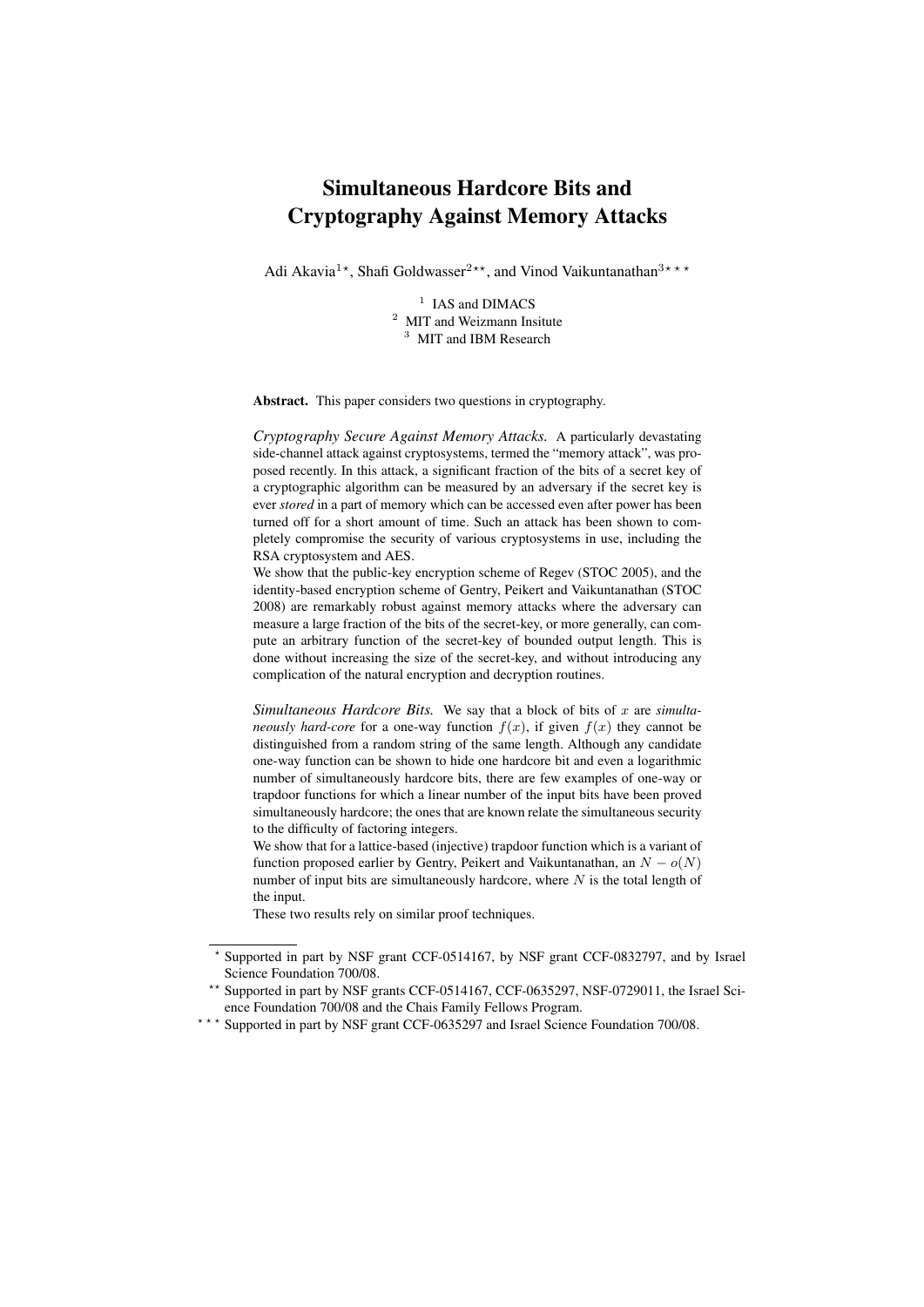## 1 Introduction

The contribution of this paper is two-fold.

First, we define a new class of strong side-channel attacks that we call "memory attacks", generalizing the "cold-boot attack" recently introduced by Halderman et al. [22]. We show that the public-key encryption scheme proposed by Regev [39], and the identitybased encryption scheme proposed by Gentry, Peikert, and Vaikuntanathan [16] can provably withstand these side channel attacks under essentially the same intractability assumptions as the original systems<sup>4</sup>.

Second, we study how many bits are simultaneously hardcore for the candidate trapdoor one-way function proposed by [16]. This function family has been proven one-way under the assumption that the learning with error problem (LWE) for certain parameter settings is intractable, or alternatively the assumption that approximating the length of the shortest vector in an integer lattice to within a polynomial factor is hard for quantum algorithms [39]. We first show that for the set of parameters considered by [16], the function family has  $O(\frac{N}{\log N})$  simultaneously hardcore bits (where N is the length of the input to the function). Next, we introduce a new parameter regime for which we prove that the function family is still trapdoor one-way and has upto  $N - o(N)$  simultaneously hardcore bits<sup>5</sup>, under the assumption that approximating the length of the shortest vector in an integer lattice to within a *quasi-polynomial* factor in the worst-case is hard for quantum algorithms running in quasi-polynomial time.

*The techniques* used to solve both problems are closely related. We elaborate on the two results below.

### 1.1 Security against Memory Attacks

The absolute privacy of the secret-keys associated with cryptographic algorithms has been the corner-stone of modern cryptography. Still, in practice, keys do get compromised at times for a variety of reasons.

A particularly disturbing loss of secrecy is as a result of side-channel attacks. These attacks exploit the fact that every cryptographic algorithm is ultimately implemented on a physical device and such implementations typically enable 'observations' which can be made and measured, such as the amount of power consumption or the time taken by a particular implementation of a cryptographic algorithm. These side-channel observations lead to information leakage about secret-keys which can (and have) lead to complete breaks of systems which have been proved mathematically secure, without violating any of the underlying mathematical principles or assumptions (see, for example, [28, 29, 12, 1, 2]). Traditionally, such attacks have been followed by ad-hoc 'fixes' which make particular implementations invulnerable to particular attacks, only to potentially be broken anew by new examples of side-channel attacks.

<sup>&</sup>lt;sup>4</sup> Technically, the assumptions are the same except that they are required to hold for problems of a smaller size, or dimension. See Informal Theorems 1 and 2 for the exact statements.

<sup>&</sup>lt;sup>5</sup> The statement holds for a particular  $o(N)$  function. See Informal Theorem 3.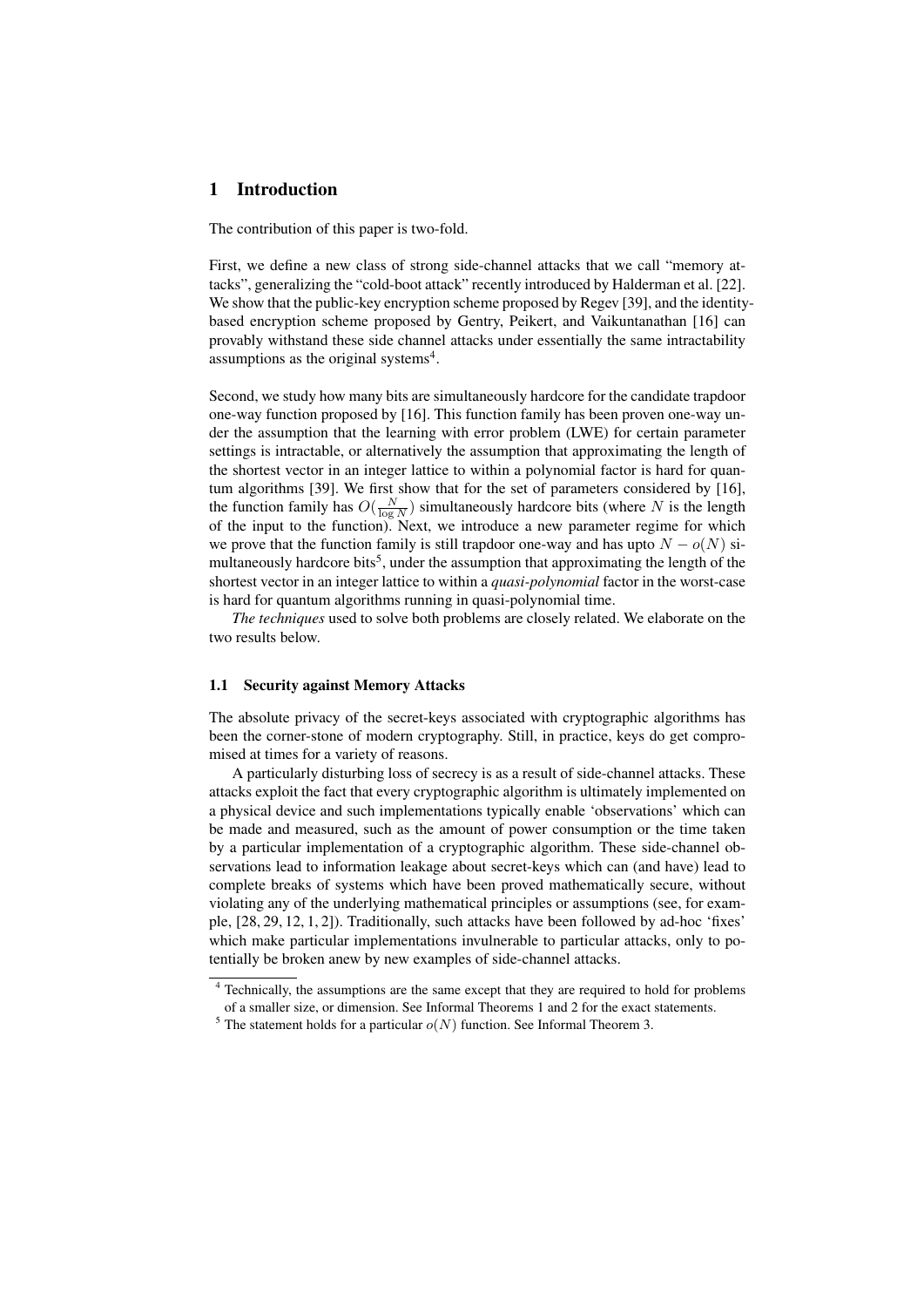In their pioneering paper on *physically observable cryptography* [33], Micali and Reyzin set forth the goal of building a general theory of physical security against a large class of side channel attacks which one may call *computational* side-channel attacks. These include *any* side channel attack in which leakage of information on secrets occurs as a result of performing a *computation* on secrets. Some well-known examples of such attacks include Kocher's timing attacks [28], power analysis attacks [29], and electromagnetic radiation attacks [1] (see [32] for a glossary of examples.) A basic defining feature of a computational side-channel attack, as put forth by [33] is that *computation and only computation leaks information*. Namely, the portions of memory which are not involved in computation do not leak any information.

Recently, several works [33, 26, 37, 20, 15] have proposed cryptographic algorithms provably robust against computational side-channel attacks, by limiting in various ways the portions of the secret key which are involved in each step of the computation [26, 37, 20, 15].

In this paper, we consider an entirely different family of side-channel attacks that are not included in the computational side-channel attack family, as they violate the basic premise (or axiom, as they refer to it) of Micali-Reyzin [33] that *only computation* leaks information. The new class of attacks, which we call "memory attacks", are inspired by (although not restricted to) the "cold-boot attack" introduced recently by Halderman et al. [22]. The Halderman et al. paper shows how to measure a significant fraction of the bits of secret keys if the keys were *ever stored* in a part of memory which could be accessed by an adversary (e.g. DRAM), even after the power of the machine has been turned off. They show that uncovering half of the bits of the secret key that is stored in the natural way completely compromises the security of cryptosystems, such as the RSA and Rabin cryptosystems.<sup>6</sup>

A New Family of Side Channel Attacks Generalizing from [22], we define the family of memory attacks to leak a bounded number of bits computed as a result of applying *an arbitrary function* whose output length is bounded by  $\alpha(N)$  to the content of the secret-key of the cryptographic algorithm (where  $N$  is the size of the the secret-key).<sup>7</sup> Naturally, this family of attacks is inherently parameterized and quantitative in nature. If  $\alpha(N) = N$ , then the attack could uncover the entire secret key at the outset, and there is no hope for any cryptography. However, it seems that in practice, only a fraction of the secret key is recovered [22]. The question that emerges is how large a fraction of the secret-key can leak without compromising the security of the cryptosystems.

For the public-key case (which is the focus of this paper), we differentiate between two flavors of memory attacks.

The first is *non-adaptive*  $\alpha$ *-memory attacks*. Intuitively, in this case, a function h with output-length  $\alpha(N)$  (where N is the length of the secret-key in the system) is first chosen by the adversary, and then the adversary is given  $(PK, h(SK))$ , where  $(PK, SK)$  is a random key-pair produced by the key-generation algorithm. Thus, h is

 $6$  This follows from the work of Rivest and Shamir, and later Coppersmith [40, 13], and has been demonstrated in practice by [22]: their experiments successfuly recovered RSA and AES keys.

<sup>7</sup> The special case considered in [22] corresponds to a function that outputs a subset of its input bits.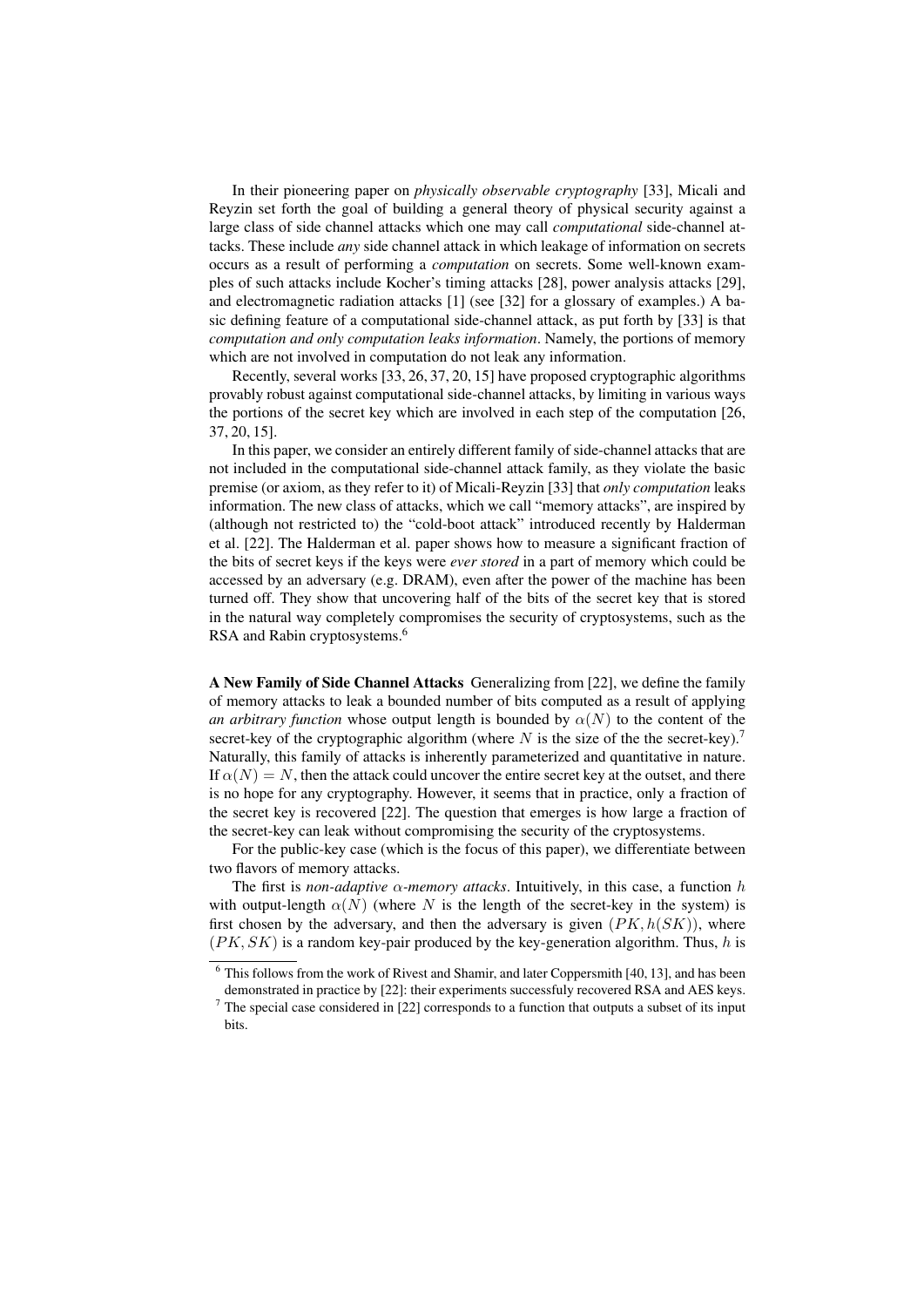chosen independently of the system parameters and in particular, PK. This definition captures the attack specified in [22] where the bits measured were only a function of the hardware or the storage medium used. In principle, in this case, one could design the decryption algorithm to protect against the particular  $h$  which was fixed a-priori. However, this would require the design of new software (i.e, the decryption algorithm) for every possible piece of hardware (e.g, a smart-card implementing the decryption algorithm) which is highly impractical. Moreover, it seems that such a solution will involve artificially expanding the secret-key, which one may wish to avoid. We avoid the aforementioned disadvantages by showing an encryption scheme that protects against all leakage functions h (with output of length at most  $\alpha(N)$ ).

The second, stronger, attack is the *adaptive*  $\alpha$ -*memory attacks*. In this case, a keypair  $(PK, SK)$  is first chosen by running the key generation algorithm with security parameter n, and then the adversary on input  $PK$  chooses functions  $h_i$  adaptively (depending on the PK and the outputs of  $h_j(SK)$ , for  $j < i$ ) and the adversary receives  $h_i(SK)$ . The total number of bits output by  $h_i(SK)$  for all i, is bounded by  $\alpha(N)$ .

Since we deal with public-key encryption (PKE) and identity-based encryption (IBE) schemes in this paper, we tailor our definitions to the case of encryption. However, we remark that similar definitions can be made for other cryptographic tasks such as digital signatures, identification protocols, commitment schemes etc. We defer these to the full version of the paper.

New Results on PKE Security. There are two natural directions to take in desiging schemes which are secure against memory attacks. The first is to look for redundant representations of secret-keys which will enable battling memory attacks. The works of [26, 25, 10] can be construed in this light. Naturally, this entails expansion of the storage required for secret keys and data. The second approach would be to examine natural and existing cryptosystems, and see how vulnerable they are to memory attacks. We take the second approach here.

Following Regev [39], we define the learning with error problem (LWE) in dimension *n*, to be the task of learning a vector  $\mathbf{s} \in \mathbb{Z}_q^n$  (where q is a prime), given m pairs of the form  $(a_i, \langle a_i, s \rangle + x_i \mod q)$  where  $a_i \in \mathbb{Z}_q^n$  are chosen uniformly and independently and the  $x_i$  are chosen from some "error distribution"  $\overline{\Psi}_{\beta}$  (Throughout, we one may think of  $x_i$ 's as being small in magnitude. See section 2 for precise definition of this error distribution.). We denote the above parameterization by  $\mathsf{LWE}_{n,m,q,\beta}$ . The hardness of the LWE problem is chiefly parametrized by the dimension  $n$ : we say that LWE<sub>n,m,q, $\beta$ </sub> is t-hard if no probabilistic algorithm running in time t can solve it.

We prove the following two main theorems.

Informal Theorem 1 *Let the parameters* m, q *and* β *be polynomial in the security parameter n.* There exist public key encryption schemes with secret-key length  $N =$  $n \log q = O(n \log n)$  *that are:* 

*1. semantically secure against a* non-adaptive (N − k)*-memory attack, assuming the* poly(n)-hardness of  $\text{LWE}_{O(k/\log n), m, q, \beta}$ *, for any*  $k > 0$ *. The encryption scheme corresponds to a slight variant of the public key encryption scheme of [39].*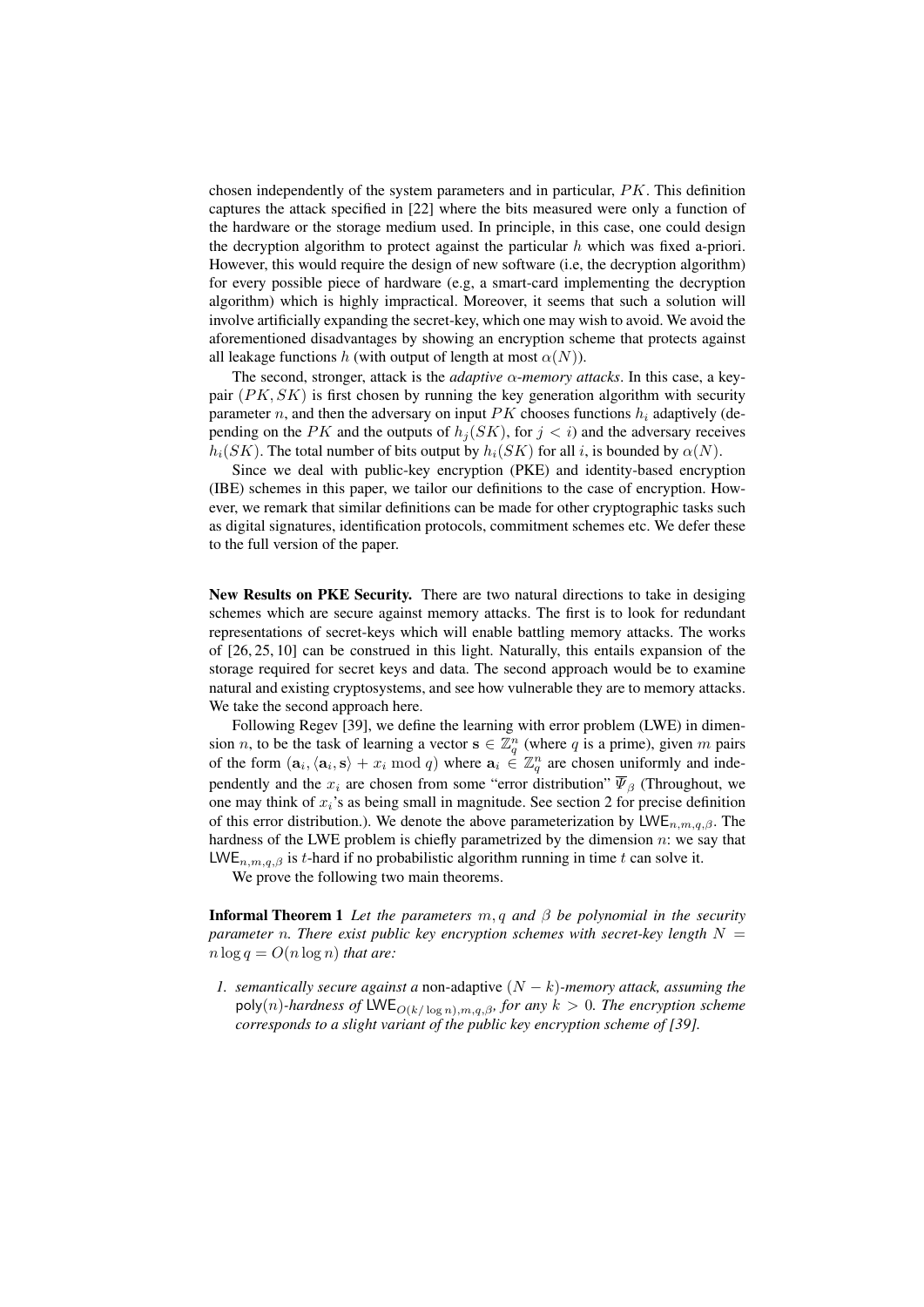*2. semantically secure against an* adaptive O(N/polylog(N))*-memory attack, assuming the* poly(n)-hardness of LWE<sub>k,m,q, $\beta$  for  $k = O(n)$ . The encryption scheme is</sub> *the public-key scheme proposed by [39].*

Informal Theorem 2 *Let the parameters* m, q *and* β *be polynomial in the security parameter* n*. The GPV identity-based encryption scheme [16] with secret-key length*  $N = n \log q = O(n \log n)$  *is:* 

- *1. semantically secure against a* non-adaptive (N − k)*-memory attack, assuming the* poly(n)-hardness of  $LWE_{O(k/\log n), m,q,\beta}$  for any  $k > 0$ .
- *2. semantically secure against an* adaptive O(N/polylog(N))*-memory attack, assuming the* poly(*n*)-*hardness of* LWE<sub>k,m,a,β</sub> *for*  $k = O(n)$ .

The parameter settings for these theorems require some elaboration. First, the theorem for the non-adaptive case is fully parametrized. That is, for any  $k$ , we prove security in the presence of leakage of  $N - k$  bits of information about the secret-key, under a corresponding hardness assumption. The more the leakage we would like to tolerate, the stronger the hardness assumption. In particular, setting the parameter  $k$  to be  $O(N)$ , we prove security against leakage of a constant fraction of the secret-key bits assuming the hardness of LWE for  $O(N/\log n) = O(n)$  dimensions. If we set  $k = N^{\epsilon}$  (for some  $\epsilon > 0$ ) we prove security against a leakage of *all but*  $N^{\epsilon}$  *bits of the secret-key*, assuming the hardness of LWE for a polynomially smaller dimension  $O(N^{\epsilon}/\log n) = O((n \log n)^{\epsilon}/\log n).$ 

For the adaptive case, we prove security against a leakage of  $O(N/\text{polylog}(N))$ bits, assuming the hardness of LWE for  $O(n)$  dimensions, where n is the security parameter of the encryption scheme.

Due to lack of space, we describe only the public-key encryption result in this paper, and defer the identity-based encryption result to the full version.

*Idea of the Proof.* The main idea of the proof is *dimension reduction*. To illustrate the idea, let us outline the proof of the non-adaptive case in which this idea is central.

The hardness of the encryption schemes under a non-adaptive memory attack relies on the hardness of computing  $\mathbf{s}$  given  $m = \mathsf{poly}(n)$  LWE samples  $(\mathbf{a}_i, \langle \mathbf{a}_i, \mathbf{s} \rangle + x_i \bmod n)$ q) and the leakage  $h(s)$ . Let us represent these m samples compactly as  $(A, As + x)$ , where the  $a_i$  are the rows of the matrix **A**. This is exactly the LWE problem except that the adversary also gets to see  $h(s)$ . Consider now the mental experiment where  $A =$ **BC**, where  $C \in \mathbb{Z}_q^{m \times l}$  for some  $l < n$ . The key observations are that (a) since  $h(s)$ is small, s still has considerable min-entropy given  $h(s)$ , and (b) matrix multiplication is a strong randomness extractor. In particular, these two observations together mean that  $t = Cs$  is (statistically close to) random, even given  $h(s)$ . The resulting expression now looks like  $Bt + x$ , which is exactly the LWE distribution with secret t (a vector in  $l < n$  dimensions). The proof of the adaptive case uses similar ideas in a more complex way: we refer the reader to Section 3.1 for the proof.

A few remarks are in order.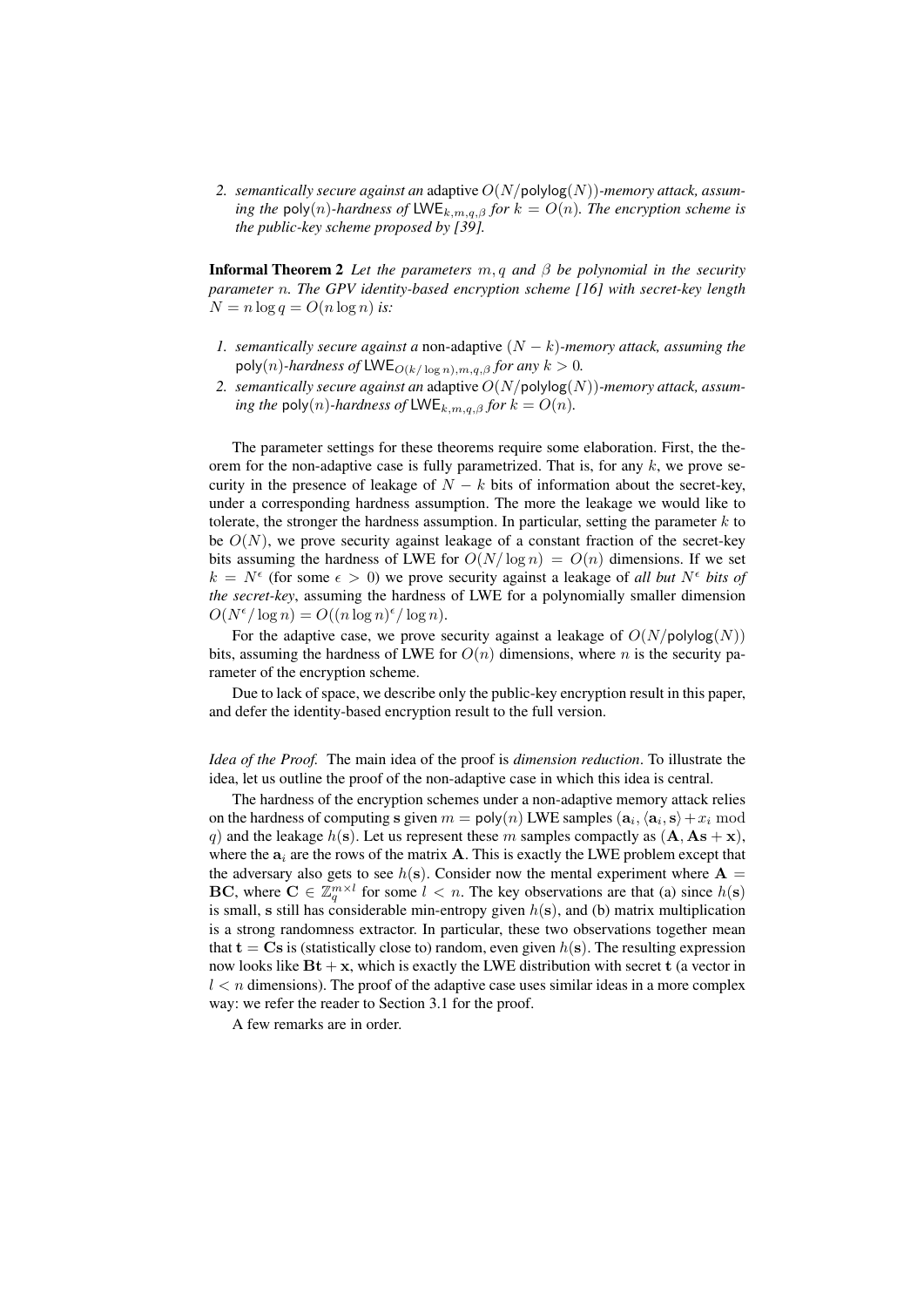*(Arbitrary) Polynomial number of measurements.* We find it extremely interesting to construct encryption schemes secure against *repeated* memory attacks, where the combined number of bits leaked can be larger than the size of the secret-key (although any single measurement leaks only a small number of bits). Of course, if the secret-key is unchanged, this is impossible. It seems that to achieve this goal, some off-line (randomized) refreshing of the secret key must be done periodically. We do not deal with these further issues in this paper.

*Leaking the content of the entire secret memory.* The secret-memory may include more than the secret-keys. For example, results of intermediate computations produced during the execution of the decryption algorithm may compromise the security of the scheme even more than a carefully stored secret-key. Given this, why not allow the definition of memory attacks to measure the entire content of the secret-memory? We have two answers to this issue. First, in the case of the adaptive definition, when the decryption algorithm is deterministic (as is the case for the scheme in question and all schemes in use today), there is no loss of generality in restricting the adversary to measure the leakage from just the secret-key. This is the case because the decryption algorithm is itself only a function of the secret and public keys as well as the ciphertext that it receives, and this can be captured by a leakage function  $h$  that the adversary chooses to apply. In the non-adaptive case, the definition does not necessarily generalize this way; however, the constructions we give are secure under a stronger definition which allows leakage from the entire secret-memory. Roughly, the reason is that the decryption algorithm in question can be implemented using a small amount of extra memory, and thus the intermediate computations are an insignificant fraction of memory at any time.

#### 1.2 Simultaneous Hard-Core Bits

The notion of hard-core bits for one-way functions was introduced very early in the developement of the theory of cryptography [42, 21, 8]. Indeed, the existence of hardcore bits for particular proposals of one-way functions (see, for example [8, 4, 23, 27]) and later for any one-way function [17], has been central to the constructions of secure public-key (and private-key) encryption schemes, and strong pseudo-random bit generators, the cornerstones of modern cryptography.

The main questions which remain open in this area concern the generalized notion of "simultaneous hard-core bit security" loosely defined as follows. Let  $f$  be a one-way function and h an easy to compute function. We say that h is a *simultaneously hard-core function* for f if given  $f(x)$ ,  $h(x)$  is computationally indistinguishable from random. In particular, we say that a block of bits of x are simultaneously hard-core for  $f(x)$  if given  $f(x)$ , they cannot be distinguished from a random string of the same length (this corresponds to a function  $h$  that outputs a subset of its input bits).

The question of how many bits of  $x$  can be proved simultaneously hard-core has been studied for general one-way functions as well as for particular candidates in [41, 4, 31, 24, 18, 17], but the results obtained are far from satisfactory. For a general oneway function (modified in a similar manner as in their hard-core result), [17] showed the existence of an h that outputs  $O(\log N)$  bits (where we let N denote the length of the input to the one-way function throughout) which is a simultaneous hard-core function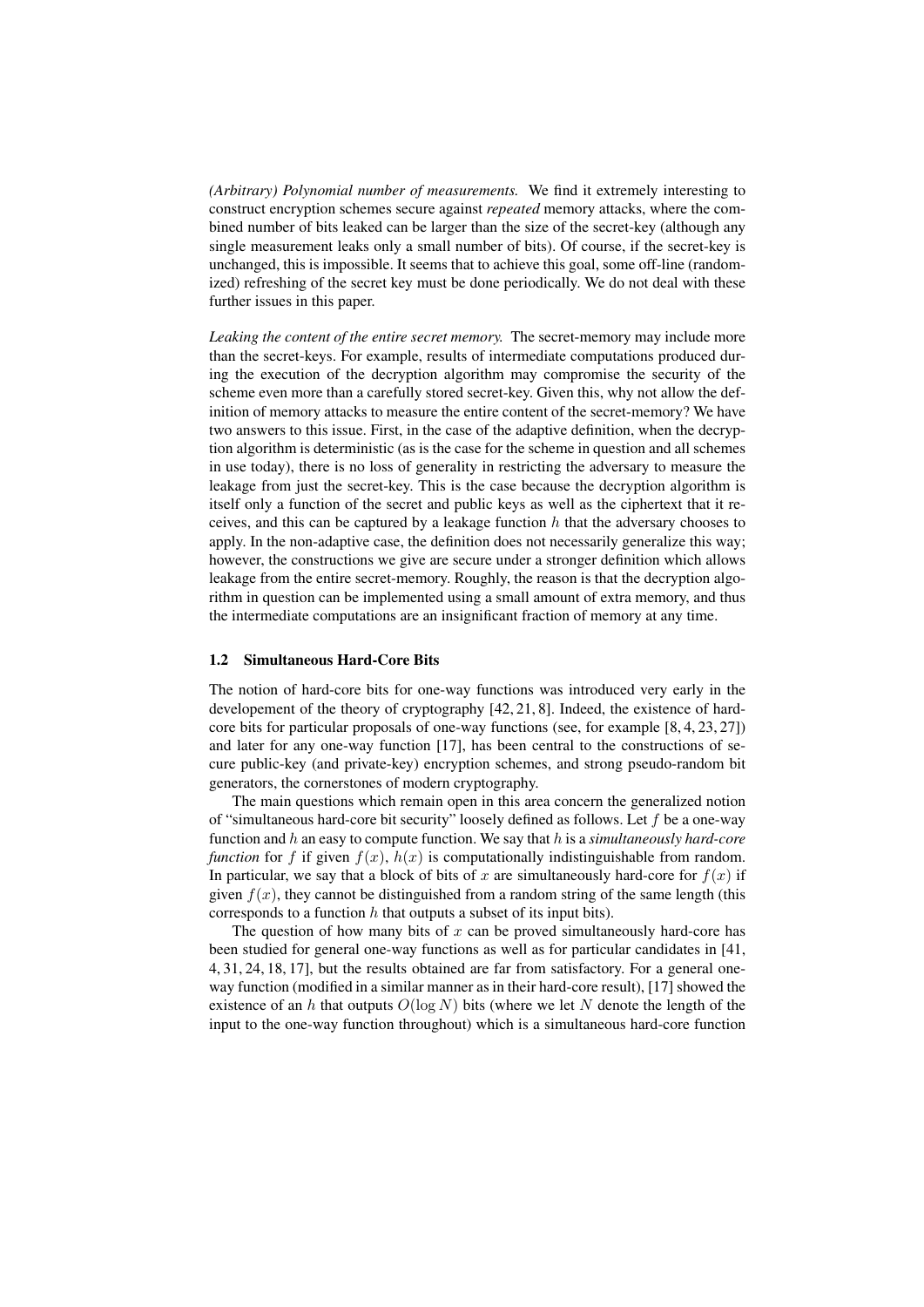for  $f$ . For particular candidate one-way functions such as the exponentiation function (modulo a prime  $p$ ), the RSA function and the Rabin function, [41, 31] have pointed to particular blocks of  $O(\log N)$  input bits which are simultaneously hard-core given  $f(x)$ .

The first example of a one-way function candidate that hides more than  $O(\log N)$  simultaneous hardcore bits was shown by Hastad, Schrift and Shamir [24, 18] who proved that the modular exponentiation function  $f(x) = g^x \mod M$  hides *half* the bits of x under the intractability of factoring the modulus  $M$ . The first example of a trapdoor function for which many bits were shown simultaneous hardcore was the Pallier function. In particular, Catalano, Gennaro and Howgrave-Graham [11] showed that  $N - o(N)$ bits are simulatenously hard-core for the Pallier function, under a stronger assumption than the standard Paillier assumption.

A question raised by [11] was whether it is possible to construct other natural and efficient trapdoor functions with many simultaneous hardcore bits and in particular, functions whose conjectured one-wayness is not based on the difficulty of the factoring problem. In this paper, we present two lattice-based trapdoor functions for which is the case.

First, we consider the following trapdoor function family proposed in [16]. A function  $f_{\mathbf{A}}$  in the family is described by a matrix  $\mathbf{A} \in \mathbb{Z}_q^{m \times n}$ , where  $q = \text{poly}(n)$  is prime and  $m = \text{poly}(n)$ .  $f_A$  takes two inputs  $s \in \mathbb{Z}_q^n$  and a sequence of random bits r; it first uses r to sample a vector x from (a discretized form of) the Gaussian distribution over  $\mathbb{Z}_q^m$ .  $f_A$  then outputs  $\mathbf{A}\mathbf{s} + \mathbf{x}$ . The one-wayness of this function is based on the learning with error (LWE) problem  $\mathsf{LWE}_{n,m,q,\beta}$ . Alternatively, the one-wayness can also be based on the worst-case quantum hardness of  $poly(n)$ -approximate shortest vector problem (gapSVP<sub>poly(n)</sub>), by a reduction of Regev [39] from gapSVP to LWE. We prove that  $O(N/\log N)$  bits (where N is the total number of input bits) of  $f_{\bf A}$  are simultaneously hardcore.

Second, for a new setting of the parameters in  $f_A$ , we show that  $N - N/p$ olylog(N) bits (out of the  $N$  input bits) are simultaneously hardcore. The new parameter setting is a much larger modulus  $q = n^{\text{polylog}(n)}$ , a much smaller  $m = O(n)$  and a Gaussian noise with a much smaller (inverse superpolynomial) standard deviation. At first glance, it is unclear whether for these new parameter setting, the function is still a trapdoor (injective) function. To this end, we show that the function is injective, is sampleable with an appropriate trapdoor (which can be used to invert the function) and that it is oneway. The one-wayness is based on a much stronger (yet plausible) assumption, namely the quantum hardness of gapSVP with approximation factor  $n^{\text{polylog}(n)}$  (For details, see Section 4.2).

We stress that our results (as well as the results of [24, 18, 11]) show that particular sets of *input bits* of these functions are simultaneously hardcore (as opposed to arbitrary hardcore functions that output many bits).

#### Informal Theorem 3

*1. Let* m and q be polynomial in n and let  $\beta = 4\sqrt{n}/q$ . There exists an injec*tive trapdoor function*  $\mathcal{F}_{n,m,q,\beta}$  *with input length* N *for which a 1*/log N *fraction of the input bits are simultaneously hardcore, assuming the* poly(n)*-hardness of* LWE<sub> $O(n), m, q, \beta$ <sup>.</sup></sub>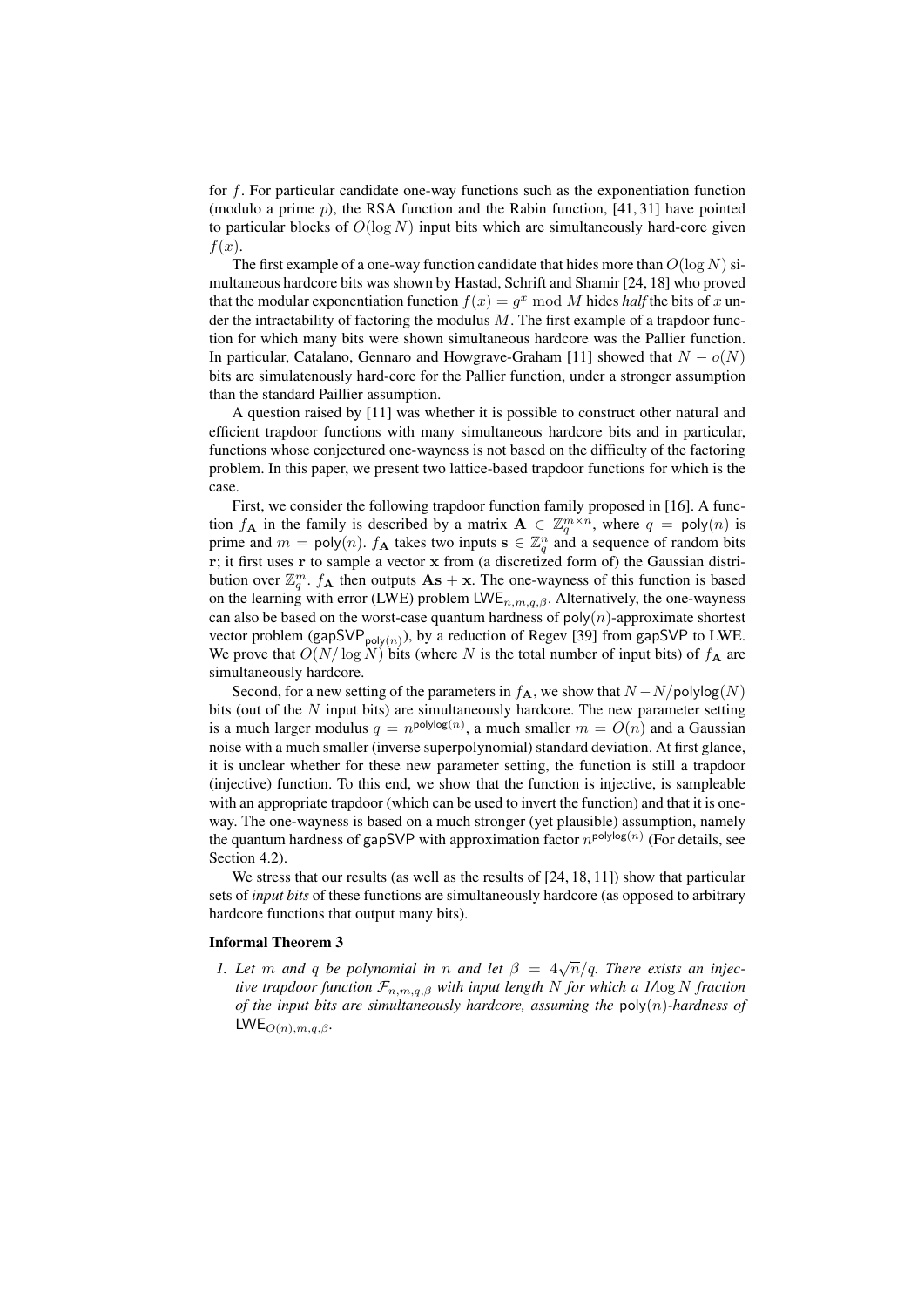2. Let  $m = O(n)$ ,  $q = n^{\text{polylog}(n)}$  and  $\beta = 4\sqrt{n}/q$ . There exists an injective trapdoor *function*  $\mathcal{F}_{n,m,q,\beta}$  *with input length* N *for which a* 1 - 1/polylog(N) *fraction of input bits are simultaneously hardcore, assuming the hardness of* LWE<sub>n/polylog(n),m,q, $\beta$ .</sub>

Our proof is simple and general: one of the consequences of the proof is that a related one-way function based on the well-studied learning parity with noise problem (LPN) [7] also has  $N - o(N)$  simultaneous hardcore bits. We defer the proof of this result to the full version due to lack of space.

*Idea of the Proof.* In the case of security against non-adaptive memory attacks, the statement we showed (see Section 1.1) is that given **A** and  $h(s)$ , **As** + **x** looks random. The statement of hardcore bits is that given **A** and  $\mathbf{As}+\mathbf{x}$ ,  $h(\mathbf{s})$  (where h is the particular function that outputs a subset of bits of s) looks random. Though the statements look different, the main idea in the proof of security against non-adaptive memory attacks, namely dimension reduction, carries over and can be used to prove the simultaneous hardcore bits result also. For details, see Section 4.

#### 1.3 Other Related Work

Brent Waters, in a personal communication, has suggested a possible connection between the recently proposed notion of deterministic encryption [9, 6], and simultaneous hardcore bits. In particular, his observation is that deterministic encryption schemes (which are, informally speaking, trapdoor functions that are uninvertible even if the input comes from a min-entropy source) satisfying the definition of [9] imply trapdoor functions with many simultaneous hardcore bits. Together with the construction of deterministic encryption schemes from lossy trapdoor functions [36] (based on DDH and LWE), this gives us trapdoor functions based on DDH and LWE with many simultaneous hardcore bits. However, it seems that using this approach applied to the LWE instantiation, it is possible to get only  $o(N)$  hardcore bits (where N is the total number of input bits); roughly speaking, the bottleneck is the "quality" of lossy trapdoor functions based on LWE. In contrast, in this work, we achieve  $N - o(N)$  hardcore bits.

Recently, Peikert [34] has shown a classical reduction from a variant of the worstcase shortest vector problem (with appropriate approximation factors) to the averagecase LWE problem. This, in turn, means that our results can be based on the *classical* worst-case hardness of this variant shortest-vector problem as well.

A recent observation of [38] surprisingly shows that any public-key encryption scheme is secure against an adaptive  $\alpha(N)$ -memory attack, *under (sub-)exponential hardness assumptions* on the security of the public-key encryption scheme. Slightly more precisely, the observation is that any semantically secure public-key encryption scheme that cannot be broken in time roughly  $2^{\alpha(N)}$  is secure against an adaptive  $\alpha(N)$ memory attack. In contrast, the schemes in this paper make only *polynomial hardness assumptions.* (See Section 3.1 for more details).

#### 2 Preliminaries and Definitions

We will let bold capitals such as  $A$  denote matrices, and bold small letters such as  $a$ denote vectors.  $x \cdot y$  denotes the inner product of x and y. If A is an  $m \times n$  matrix and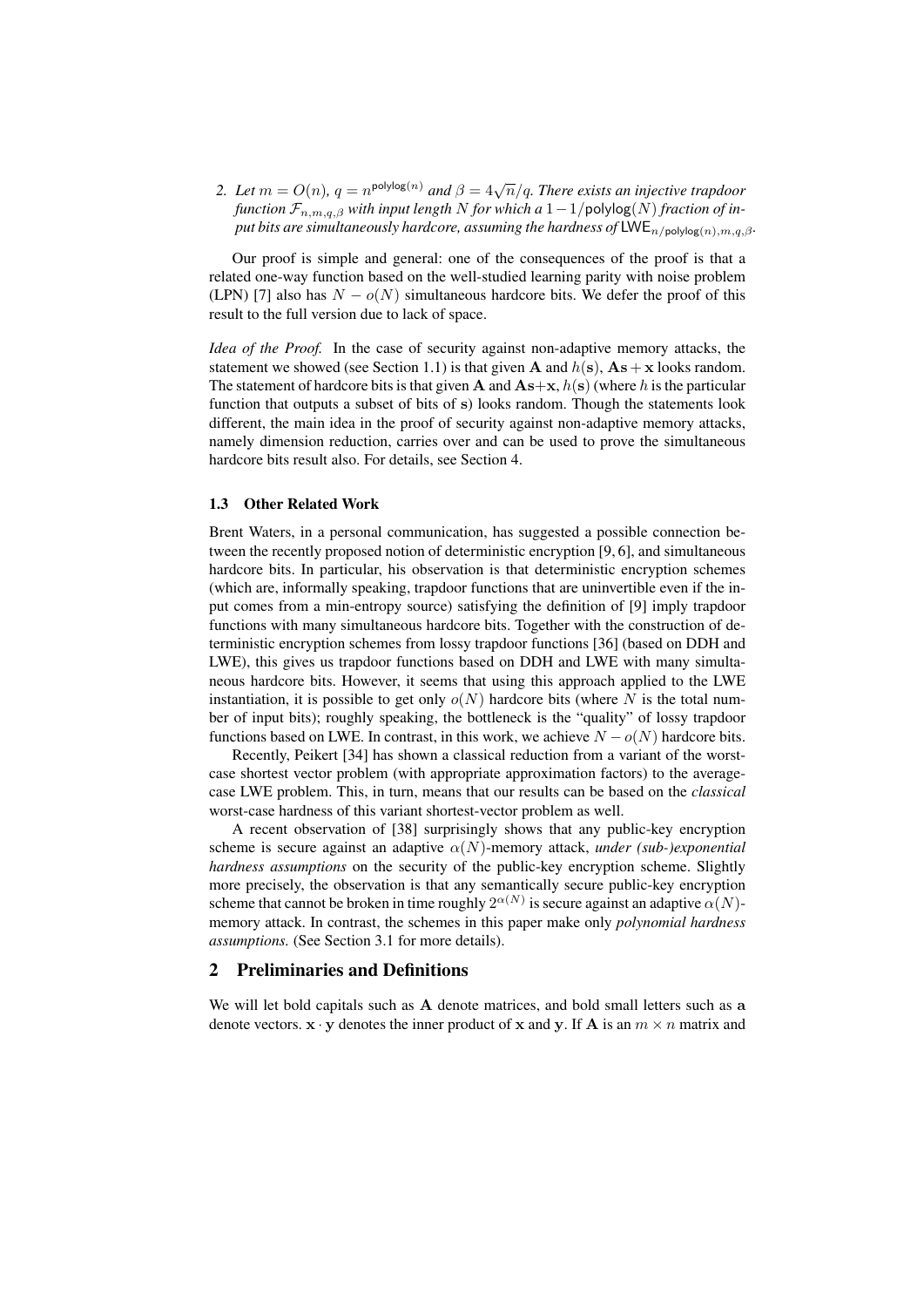$S \subseteq [n]$  represents a subset of the columns of **A**, we let  $A_S$  denote the restriction of **A** to the columns in S, namely the  $m \times |S|$  matrix consisting of the columns with indices in S. In this case, we will write **A** as  $[\mathbf{A}_S, \mathbf{A}_{\overline{S}}]$ .

A problem is  $t$ -hard if no (probabilistic) algorithm running in time  $t$  can solve it. When we say that a problem is hard without further qualification, we mean that it is  $\mathsf{poly}(n)$ -hard, where n is the security parameter of the system (which is usually explicitly specified).

#### 2.1 Cryptographic Assumptions

The cryptographic assumptions we make are related to the hardness of learning-type problems. In particular, we will consider the hardness of learning with error (LWE); this problem was introduced by Regev [39] where he showed a relation between the hardness of LWE and the *worst-case hardness* of certain problems on lattices (see Proposition 1).

We now define a probability distribution  $A_{s,\chi}$  that is later used to specify this problem. For positive integers n and  $q \geq 2$ , a vector  $\mathbf{s} \in \mathbb{Z}_q^n$  and a probability distribution  $\chi$  on  $\mathbb{Z}_q$ , define  $A_{s,\chi}$  to be the distribution obtained by choosing a vector  $a_i \in \mathbb{Z}_q^n$  uniformly at random, a noise-term  $x_i \in \mathbb{Z}_q$  according to  $\chi$  and outputting  $(\mathbf{a}_i, \langle \mathbf{a}_i, \mathbf{s} \rangle + x_i)$ , where addition is performed in  $\mathbb{Z}_q$ .<sup>8</sup>

*Learning With Error (LWE).* Our notation here follows [39, 35]. The normal (or the Gaussian) distribution with mean 0 and variance  $\sigma^2$  (or standard deviation  $\sigma$ ) is the distribution on  $\mathbb R$  with density function  $\frac{1}{\sigma \cdot \sqrt{2\pi}} \exp(-x^2/2\sigma^2)$ .

For  $\beta \in \mathbb{R}^+$  we define  $\Psi_\beta$  to be the distribution on  $\mathbb{T} = [0, 1)$  of a normal variable For  $\beta \in \mathbb{R}^+$  we define  $\Psi_\beta$  to be the distribution on  $\mathbb{I} = [0, 1)$  of a normal variable<br>with mean 0 and standard deviation  $\beta/\sqrt{2\pi}$ , reduced modulo 1.9 For any probability distribution  $\phi : \mathbb{T} \to \mathbb{R}^+$  and an integer  $q \in \mathbb{Z}^+$  (often implicit) we define its *discretization*  $\bar{\phi}: \mathbb{Z}_q \to \mathbb{R}^+$  to be the distribution over  $\mathbb{Z}_q$  of the random variable  $\lfloor q \cdot X_{\phi} \rceil \bmod q$ , where  $X_{\phi}$  has distribution  $\phi$ .<sup>10</sup> In our case, the distribution  $\overline{\Psi}_{\beta}$  over  $\overline{\mathbb{Z}}_q$  is defined by choosing a number in [0, 1) from the distribution  $\Psi_{\beta}$ , multiplying it by q, and rounding the result.

**Definition 1.** Let  $s \in \mathbb{Z}_q^n$  be uniformly random. Let  $q = q(n)$  and  $m = m(n)$  be *integers, and let*  $\chi(n)$  *be the distribution*  $\overline{\Psi}_{\beta}$  *with parameter*  $\beta = \beta(n)$ *. The goal of the learning with error problem in n dimensions, denoted* LWE<sub>n,m,q,β</sub>, *is to find* **s** *(with overwhelming probability) given access to an oracle that outputs* m *samples from the distribution*  $A_{s,x}$ *. The goal of the decision variant* LWE-Dist $_{n,m,q,\beta}$  *is to distinguish (with non-negligible probability) between* m *samples from the distribution* As,χ *and* m  $n$ uniform samples over  $\mathbb{Z}_q^n\times\mathbb{Z}_q$ . We say that  $\mathsf{LWE}_{n,m,q,\beta}$  *(resp.* LWE-Dist $\overline{n,m,q,\beta}$ ) is t*-hard if no (probabilistic) algorithm running in time* t *can solve it.*

<sup>&</sup>lt;sup>8</sup> Here, we think of *n* as the security parameter, and  $q = q(n)$  and  $\chi = \chi(n)$  as functions of *n*. We will sometimes omit the explicit dependence of q and  $\chi$  on n.

<sup>&</sup>lt;sup>9</sup> For  $x \in \mathbb{R}$ , x mod 1 is simply the fractional part of x.

<sup>&</sup>lt;sup>10</sup> For a real x, |x| is the result of rounding x to the nearest integer.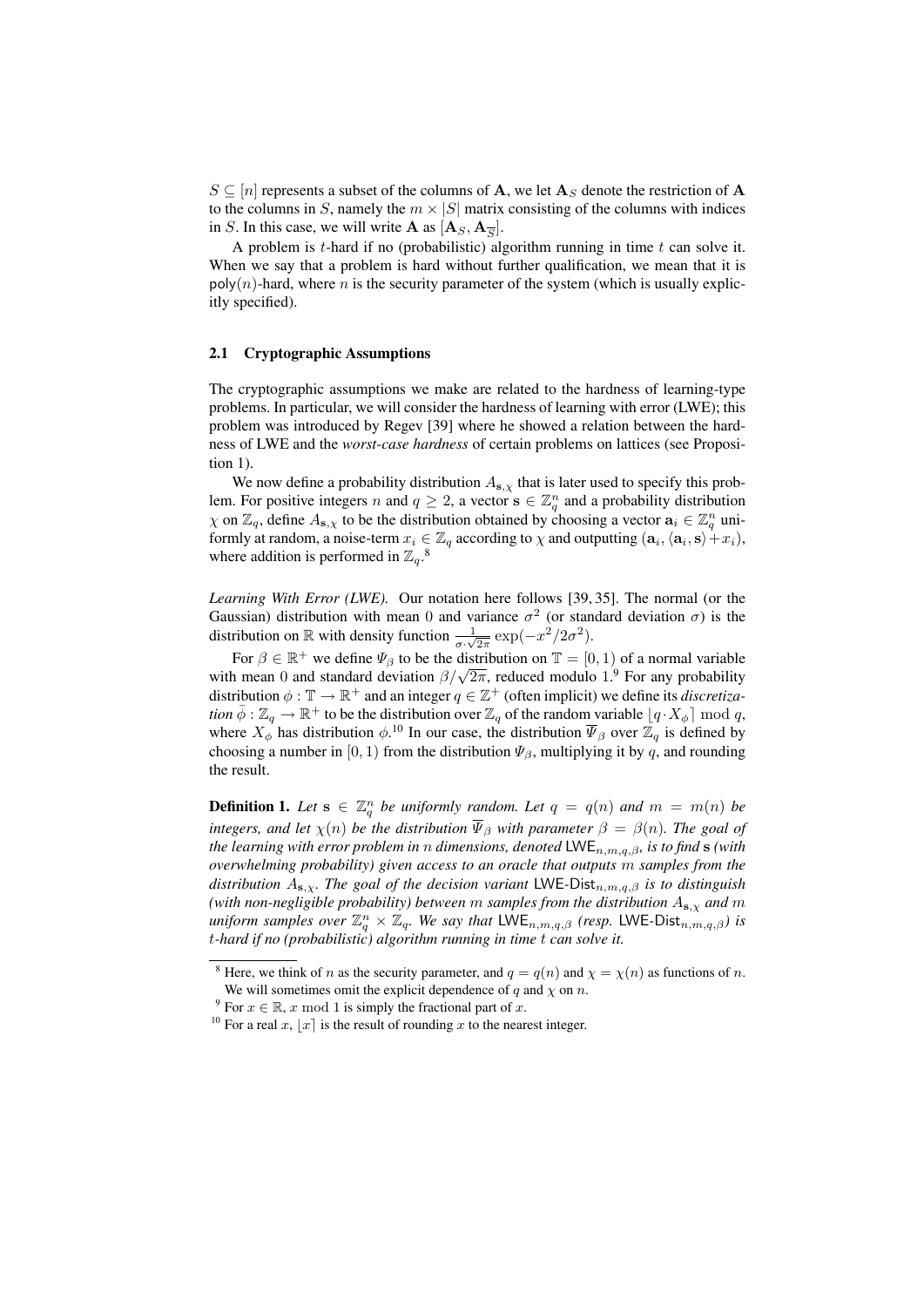The LWE problem was introduced by Regev [39], where he demonstrated a connection between the LWE problem for certain moduli q and error distributions  $\chi$ , and worst-case lattice problems. In essence, he showed that LWE is as hard as solving several standard *worst-case* lattice problems *using a quantum algorithm*. We state a version of his result here. Informally,  $\mathsf{gapSVP}_{c(n)}$  refers to the (worst-case) promise problem of distinguishing between lattices that have a vector of length at most 1 from ones that have no vector shorter than  $c(n)$  (by scaling, this is equivalent to distinguishing between lattices with a vector of length at most k from ones with no vector shorter than  $k \cdot c(n)$ .

**Proposition 1** ([39]). Let  $q = q(n)$  be a prime and  $\beta = \beta(n) \in [0,1]$  be such that  $\beta q > 2\sqrt{n}$ . Assume that we have access to an oracle that solves  $\mathsf{LWE}_{n,m,q,\beta}$ . Then, *there is a polynomial (in n and m) time quantum algorithm to solve* gapSVP<sub>200n/β</sub> *for* any n*-dimensional lattice.*

We will use Proposition 1 as a guideline for which parameters are hard for LWE. In particular, the (reasonable) assumption that gapSVP<sub>npolylog(n)</sub> is hard to solve in quasipolynomial (quantum) time implies that  $LWE_{n,m,q,\beta}$  (as well as LWE-Dist $_{n,m,q,\beta}$ ) where polynomial (quantum) time implies that  $\text{Lv} \in_{n,m,q,\beta}$  (as well as  $\text{Lv} \in q = n^{\text{polylog}(n)}$  and  $\beta = 2\sqrt{n}/q$  is hard to solve in polynomial time.

Regev [39] also showed that an algorithm that solves the decision version LWE-Dist with m samples implies an algorithm that solves the search version LWE in time poly $(n, q)$ .

Proposition 2. *There is a polynomial (in* n *and* q*) time reduction from the search version* LWE<sub>n,m,q, $\beta$  *to the decision version* LWE-Dist<sub>n,m·poly(n,q),q, $\beta$ *, and vice versa (for*</sub></sub> *some polynomial* poly*).*

*Sampling*  $\overline{\Psi}_{\beta}$ . The following proposition gives a way to sample from the distribution  $\Psi_\beta$  using few random bits. This is done by a simple rejection sampling routine (see, for example, [16]).

Proposition 3. *There is a PPT algorithm that outputs a vector* x *whose distribution is statistically close to*  $\overline{\Psi}_{\beta}^{m}$  $\frac{m}{\beta}$  (namely,  $m$  independent samples from  $\Psi_{\beta}$ ) using  $O(m \cdot m)$  $\log(q\beta) \cdot \log^2 n)$  *uniformly random bits.* 

#### 2.2 Defining Memory Attacks

In this section, we define the semantic security of public-key encryption schemes against memory attacks. The definitions in this section can be extended to other cryptographic primitives as well; these extensions are deferred to the full version. We proceed to define semantic security against two flavors of memory attacks, (the stronger) adaptive memory attacks and (the weaker) non-adaptive memory attacks.

*Semantic Security Against Adaptive Memory Attacks.* In an adaptive memory attack against a public-key encryption scheme, the adversary, upon seeing the public-key  $PK$ , chooses (efficiently computable) functions  $h_i$  adaptively (depending on PK and the outputs of  $h_i(SK)$  for  $j < i$ ) and receives  $h_i(SK)$ . This is called the probing phase. The definition is parametrized by a function  $\alpha(\cdot)$ , and requires that *the total number of bits output by*  $h_i(SK)$  *for all i is bounded by*  $\alpha(N)$  (where N is the length of the secret-key).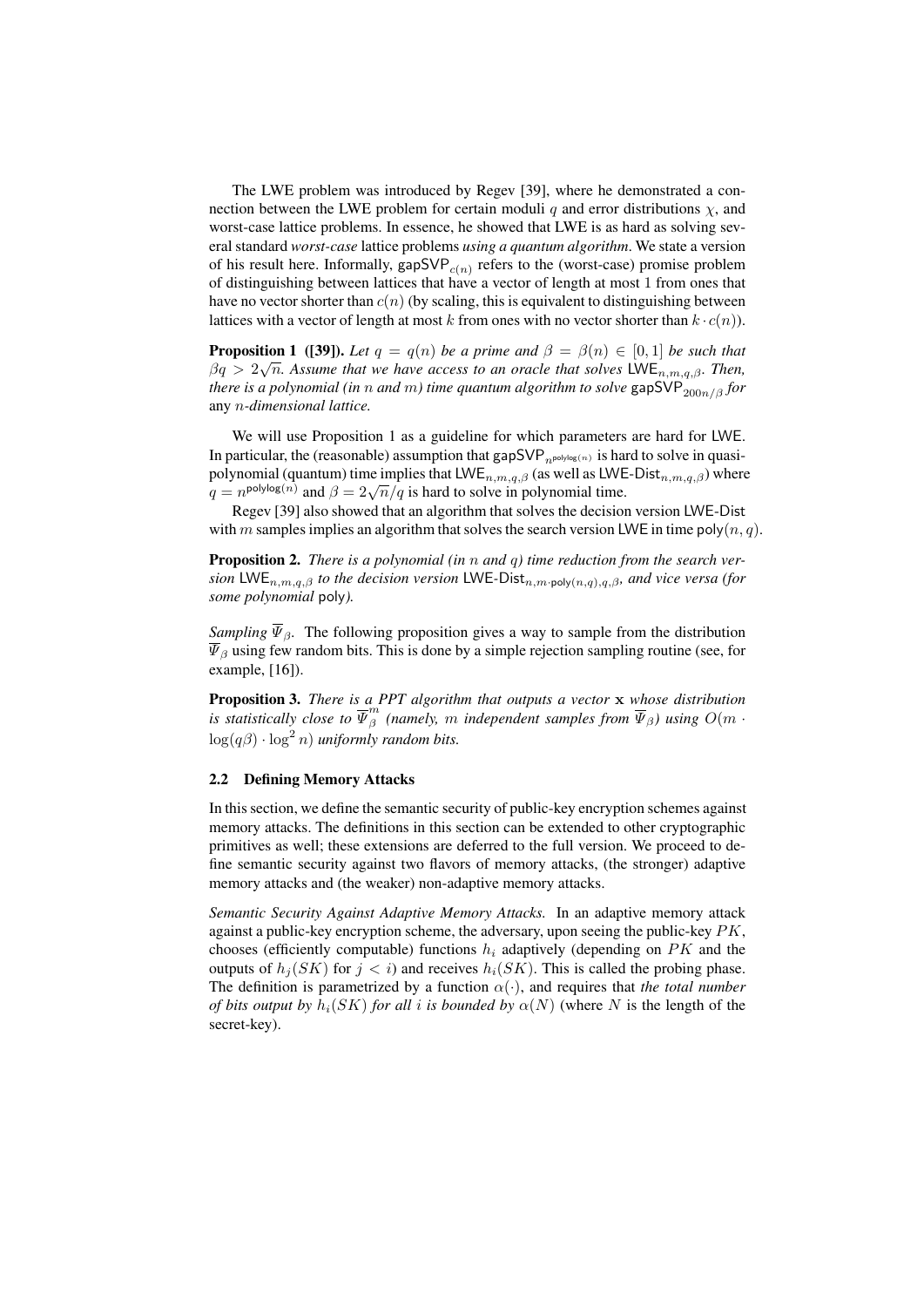After the probing phase, the adversary plays the semantic security game, namely he chooses two messages  $(m_0, m_1)$  of the same length and gets  $ENCPK(m_b)$  for a random  $b \in \{0, 1\}$  and he tries to guess b. We require that the adversary guesses the bit b with probability at most  $\frac{1}{2}$  + negl(n), where n is the security parameter and negl is a negligible function. We stress that the adversary is allowed to get the measurements  $h_i(SK)$  only *before* he sees the challenge ciphertext. The formal definition follows.

**Definition 2** (Adaptive Memory Attacks). Let  $\alpha : \mathbb{N} \to \mathbb{N}$  be a function, and let N be *the size of the secret-key output by* GEN( $1<sup>n</sup>$ )*. Let*  $H_{SK}$  *be an oracle that takes as input a polynomial-size circuit* h *and outputs*  $h(SK)$ . A PPT adversary  $A = (A_1^{H_{SK}}, A_2)$  is *called admissible if the total number of bits that* A *gets as a result of oracle queries to*  $H_{SK}$  *is at most*  $\alpha(N)$ *.* 

*A public-key encryption scheme* PKE = (GEN, ENC, DEC) *is semantically secure against* adaptive  $\alpha(N)$ -memory attacks *if for any* admissible *PPT adversary*  $A =$  $(A_1, A_2)$ , the probability that A wins in the following experiment differs from  $\frac{1}{2}$  by *a negligible function in* n*.*

$$
(\text{PK}, \text{SK}) \leftarrow \text{GEN}(1^n)
$$
  
\n
$$
(m_0, m_1, \text{state}) \leftarrow A_1^{H_{SK}}(\text{PK}) \text{ s.t. } |m_0| = |m_1|
$$
  
\n
$$
y \leftarrow \text{ENC}_{PK}(m_b) \text{ where } b \in \{0, 1\} \text{ is a random bit}
$$
  
\n
$$
b' \leftarrow A_2(y, \text{state})
$$

*The adversary* A wins the experiment if  $b' = b$ .

The definitions of security for identity-based encryption schemes against memory attacks is similar in spirit, and is deferred to the full version.

*Semantic Security Against Non-Adaptive Memory Attacks.* Non-adaptive memory attacks capture the scenario in which a polynomial-time computable leakage function  $h$ whose output length is bounded by  $\alpha(N)$  is fixed in advance (possibly as a function of the encryption scheme, and the underlying hardware). We require that the encryption scheme be semantically secure even if the adversary is given the auxiliary input h(SK). We stress that h is chosen *independently of the public-key* PK. Even though this is much weaker than the adaptive definition, schemes satisfying the non-adaptive definition could be much easier to design and prove (as we will see in Section 3). Moreover, in some practical scenarios, the leakage function is just a characteristic of the hardware and is independent of the parameters of the system, including the public-key. The formal definition follows.

**Definition 3 (Non-adaptive Memory Attacks).** *Let*  $\alpha : \mathbb{N} \to \mathbb{N}$  *be a function, and let* N *be the size of the secret-key output by*  $GEN(1^n)$ *. A public-key encryption scheme*  $PKE = (GEN, ENC, DEC)$  *is semantically secure against* non-adaptive  $\alpha(N)$ -memory attacks *if for any function*  $h: \{0,1\}^N \rightarrow \{0,1\}^{\alpha(N)}$ , and any PPT adversary  $A =$  $(A_1, A_2)$ , the probability that A wins in the following experiment differs from  $\frac{1}{2}$  by a *negligible function in* n*:*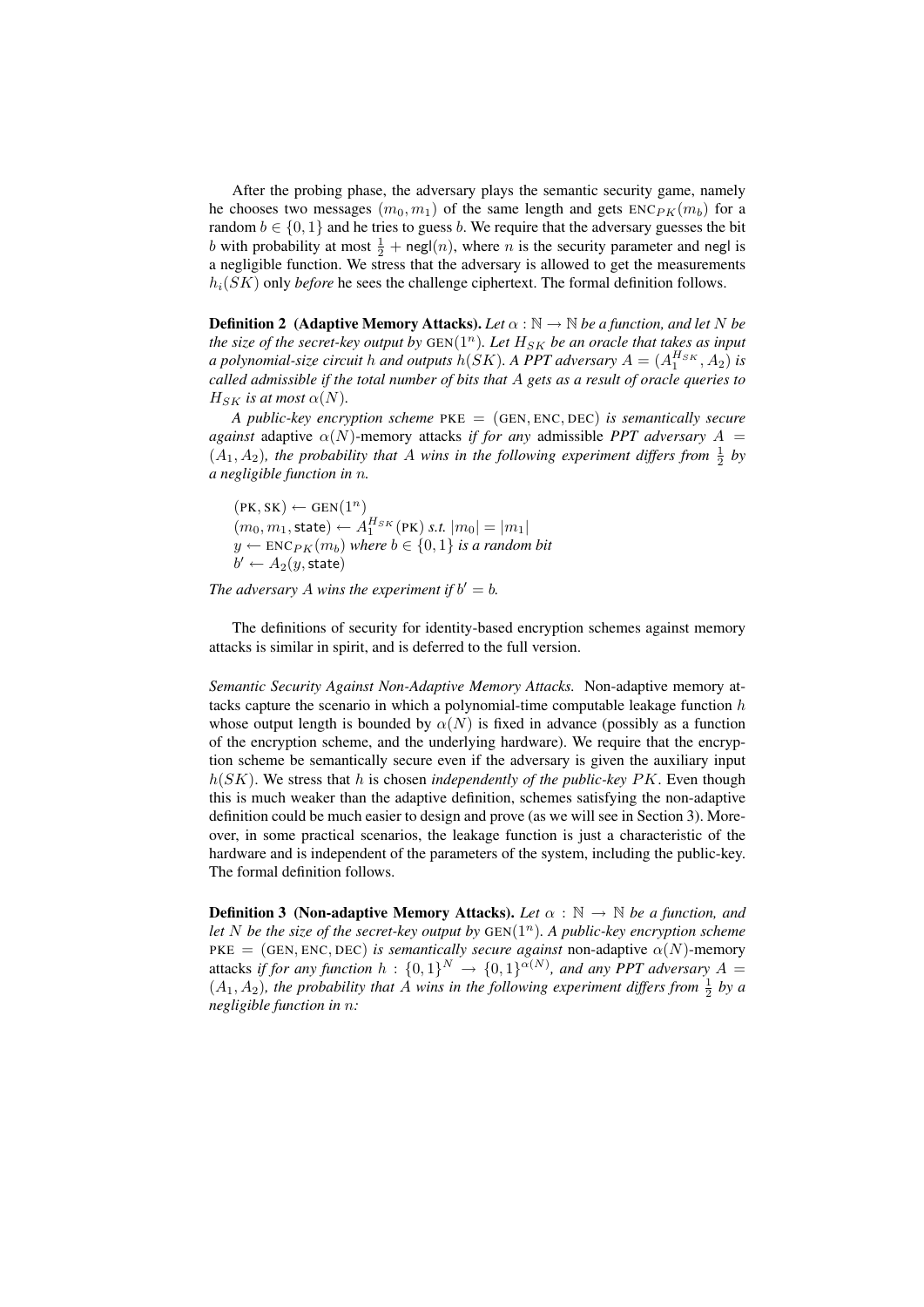$(PK, SK) \leftarrow GEN(1^n)$  $(m_0, m_1, \text{state}) \leftarrow A_1(\text{PK}, h(\text{SK})) \text{ s.t. } |m_0| = |m_1|$  $y \leftarrow \text{ENC}_{PK}(m_b)$  where  $b \in \{0, 1\}$  *is a random bit*  $b' \leftarrow A_2(y, \textsf{state})$ 

The adversary A wins the experiment if  $b' = b$ .

#### Remarks about the Definitions

*A Simpler Definition that is Equivalent to the adaptive definition.* We observe that without loss of generality, we can restrict our attention to an adversary that outputs a single function h (whose output length is bounded by  $\alpha(N)$ ) and gets  $(PK, h(PK, SK))$ (where  $(PK, SK) \leftarrow$  GEN $(1^n)$ ) as a result. Informally, the equivalence holds because the adversary can encode all the functions  $h_i$  (that depend on PK as well as  $h_i(SK)$ for  $j < i$ ) into a *single polynomial-size circuit* h that takes  $PK$  as well as  $SK$  as inputs. We will use this formulation of Definition 2 later in the paper.

*The Dependence of the Leakage Function on the Challenge Ciphertext.* In the adaptive definition, the adversary is not allowed to obtain h(SK) *after* he sees the challenge ciphertext. This restriction is necessary: if we allow the adversary to choose  $h$  depending on the challenge ciphertext, he can use this ability to decrypt it (by letting  $h$  be the decryption circuit and encoding the ciphertext into  $h$ ), and thus the definition would be unachievable.

A similar issue arises in the definition of CCA2-security of encryption schemes, where the adversary should be prohibited from querying the decryption oracle on the challenge ciphertext. Unfortunately, whereas the solution to this issue in the CCA2 secure encryption case is straightforward (namely, explicity disallow querying the decryption oracle on the challenge ciphertext), it seems far less clear in our case.

*The Adaptive Definition and Bounded CCA1-security.* It is easy to see that a bitencryption scheme secure against an adaptive  $\alpha(N)$ -memory attack is also secure against a CCA1 attack where adversary can make at most  $\alpha(N)$  decryption queries (also called an  $\alpha(N)$ -bounded CCA1 attack).

## 3 Public-key Encryption Secure Against Memory Attacks

In this section, we construct a public-key encryption scheme that is secure against memory attacks. In Section 3.1, we show that the Regev encryption scheme [39] is secure against *adaptive*  $\alpha$ -memory attacks, for  $\alpha(N) = O(\frac{N}{\log N})$ , under the assumption that LWE<sub>O(n),m,q, $\beta$ </sub> is poly(n)-hard (where n is the security parameter and  $N = 3n \log q$  is the length of the secret-key). The parameters  $q, m$  and  $\beta$  are just as in Regev's encryption scheme, described below.

In Section 3.2, we show that a slight variant of Regev's encryption scheme is secure against *non-adaptive*  $(N - k)$ -memory attacks, assuming the poly(n)-hardness of LWE<sub>O(k/log n),m,q,β</sub>. On the one hand, this allows the adversary to obtain more information about the secret-key but on the other hand, achieves a much weaker (namely, non-adaptive) definition of security.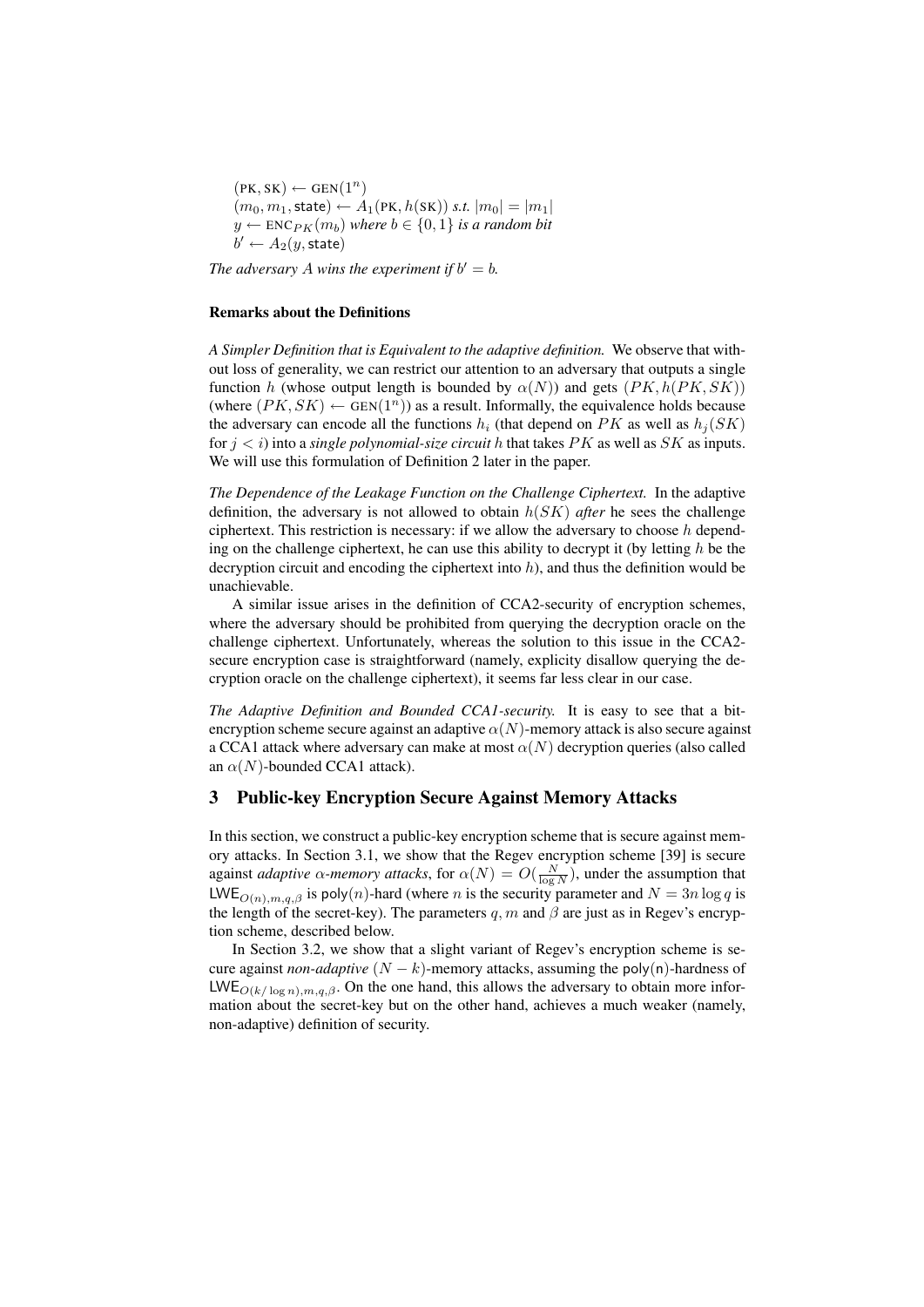*The Regev Encryption Scheme.* First, we describe the public-key encryption scheme of Regev, namely RPKE = (RGEN, RENC, RDEC) which works as follows. Let n be the security parameter and let  $m(n)$ ,  $q(n)$ ,  $\beta(n) \in \mathbb{N}$  be parameters of the system. For concreteness, we will set  $q(n)$  be a prime between  $n^3$  and  $2n^3$ ,  $m(n) = 3n \log q$  and Concreteness, we<br> $\beta(n) = 4\sqrt{n}/q$ .

- RGEN $(1^n)$  picks a random matrix  $\mathbf{A} \in \mathbb{Z}_q^{m \times n}$ , a random vector  $\mathbf{s} \in \mathbb{Z}_q^n$  and a vector  $\mathbf{x} \leftarrow \overline{\mathbf{\Psi}}_{\beta}^{m}$  $\int_{\beta}^{m}$  (that is, where each entry  $x_i$  is chosen independently from the probability distribution  $\overline{\Psi}_{\beta}$ ). Output PK =  $(A, As + x)$  and SK = s.
- RENC(PK, b), where b is a bit, works as follows. First, pick a vector r at random from  $\{0,1\}^m$ . Output  $(\mathbf{r}\mathbf{A}, \mathbf{r}(\mathbf{A}\mathbf{s} + \mathbf{x}) + b\lfloor \frac{q}{2} \rfloor)$  as the ciphertext.
- RDEC(SK, c) first parses  $c = (\mathbf{c}_0, c_1)$ , computes  $b' = c_1 \mathbf{c}_0 \cdot \mathbf{s}$  and outputs 0 if b' is closer to 0 than to  $\frac{q}{2}$ , and 1 otherwise.

Decryption is correct because the value  $b' = \mathbf{r} \cdot \mathbf{x} + b\lfloor q/2 \rfloor$  computed by the decryption algorithm is very close to  $b|q/2|$ : this is because the absolute value of  $\mathbf{r} \cdot \mathbf{x}$  is Exploring algorithm is very close to  $v[q/2]$ . Inis is because the absolute value of  $\mathbf{r} \cdot \mathbf{x}$  is<br>much smaller than  $q/4$ . In particular, since  $||\mathbf{r}||_2 \le \sqrt{m}$  and  $||\mathbf{x}||_2 \le mq\beta = 4m\sqrt{n}$ with high probability,  $|{\bf r} \cdot {\bf x}| \leq ||{\bf r}||_2 ||{\bf x}||_2 \leq 4 m \sqrt{mn} \ll q/4.$ 

## 3.1 Security Against Adaptive Memory Attacks

Let  $N = 3n \log q$  be the length of the secret-key in the Regev encryption scheme. In this section, we show that the scheme is secure against  $\alpha(N)$ -adaptive memory attacks for any  $\alpha(N) = O(\frac{N}{\log N})$ , assuming that  $\mathsf{LWE}_{O(n), m, q, \beta}$  is poly $(n)$ -hard, where  $m, q$ and  $\beta$  are as in encryption scheme described above.

**Theorem 1.** Let the parameters  $m, q$  and  $\beta$  be as in RPKE. Assuming that  $LWE_{O(n), m, q, \beta}$ *is* poly(n)-hard, the scheme is semantically secure against adaptive  $\alpha(N)$ -memory at*tacks for*  $\alpha(N) \leq N/10 \log N$ .

*Proof. (Sketch.)* First, we observe that without loss of generality, we can restrict our attention to an adversary that outputs single function  $h$  (whose output length is bounded by  $\alpha(N)$ ) and the adversary gets  $(PK, h(PK, SK))$  as a result. Informally, the equivalence holds because the adversary can encode all the functions  $h_i$  (that depend on  $PK$ as well as  $h_i(SK)$  for  $j < i$ ) into a *single polynomial (in n) size circuit* h that takes PK as well as SK as inputs.

Thus, it suffices to show that for any polynomial-size circuit  $h$ ,

$$
(PK, \text{ENC}_{PK}(0), h(PK, SK)) \approx_c (PK, \text{ENC}_{PK}(1), h(PK, SK))
$$

In our case, it suffices to show the following statement (which states that the encryption of 0 is computationally indistinguishable from uniform)

$$
(\mathbf{A}, \mathbf{As} + \mathbf{x}, \mathbf{r}\mathbf{A}, \mathbf{r}(\mathbf{As} + \mathbf{x}), h(\mathbf{A}, \mathbf{s}, \mathbf{x})) \approx_c (\mathbf{A}, \mathbf{As} + \mathbf{x}, \mathbf{u}, u', h(\mathbf{A}, \mathbf{s}, \mathbf{x})) \tag{1}
$$

where  $\mathbf{u} \in \mathbb{Z}_q^n$  and  $u' \in \mathbb{Z}_q$  are uniformly random and independent of all other components. That is, the ciphertext is computationally indistinguishable from uniformly random, given the public-key and the leakage  $h(PK, SK)$ .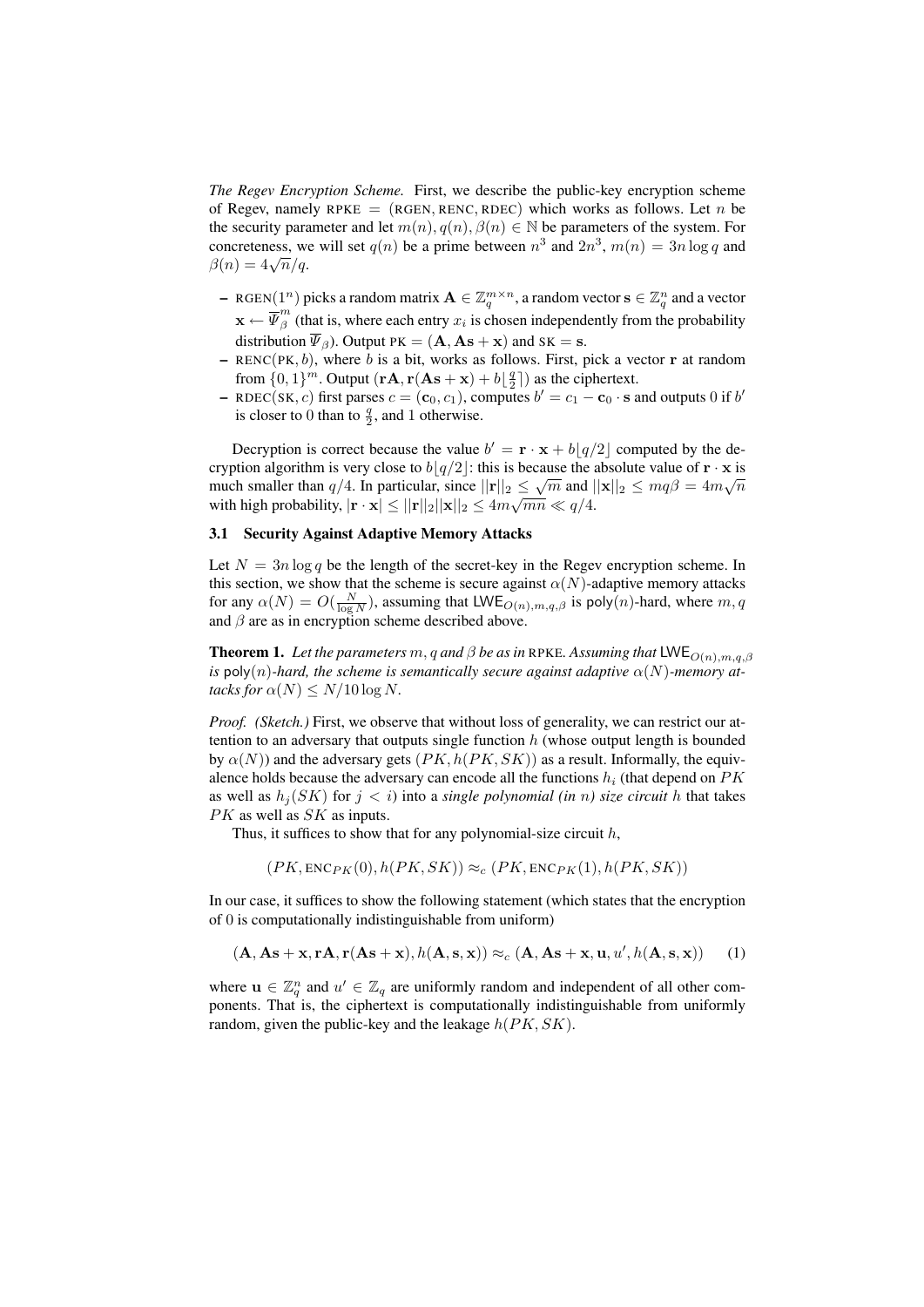We will in fact show a stronger statement, namely that

$$
(\mathbf{A}, \mathbf{As} + \mathbf{x}, \mathbf{rA}, \mathbf{rAs}, h(\mathbf{A}, \mathbf{s}, \mathbf{x}), \mathbf{rx}) \approx_c (\mathbf{A}, \mathbf{As} + \mathbf{x}, \mathbf{u}, u', h(\mathbf{A}, \mathbf{s}, \mathbf{x}), \mathbf{rx}) \tag{2}
$$

The difference between  $(1)$  and  $(2)$  is that in the latter, the distributions also contain the additional information  $\mathbf{r} \cdot \mathbf{x}$ . Clearly, this is stronger than (1). We show (2) in four steps.

*Step* 1. We show that **rA** can be replaced with a uniformly random vector in  $\mathbb{Z}_q^n$ while maintaining statistical indistinguishability, even given  $A, As + x$ , the leakage  $h(\mathbf{A}, \mathbf{s}, \mathbf{x})$  and  $\mathbf{r} \cdot \mathbf{x}$ . More precisely,

$$
(\mathbf{A}, \mathbf{As} + \mathbf{x}, \mathbf{rA}, \mathbf{rAs}, h(\mathbf{A}, \mathbf{s}, \mathbf{x}), \mathbf{r} \cdot \mathbf{x}) \approx_s (\mathbf{A}, \mathbf{As} + \mathbf{x}, \mathbf{u}, \mathbf{u} \cdot \mathbf{s}, h(\mathbf{A}, \mathbf{s}, \mathbf{x}), \mathbf{r} \cdot \mathbf{x})
$$
(3)

where  $\mathbf{u} \in \mathbb{Z}_q^n$  is uniformly random.

Informally, 3 is true because of the leftover hash lemma. (A variant of) leftover hash lemma states that if (a) **r** is chosen from a distribution over  $\mathbb{Z}_q^n$  with min-entropy  $k \geq 2n \log q + \omega(\log n)$ , (b) A is a uniformly random matrix in  $\mathbb{Z}_q^{m \times n}$ , and (c) the distributions of r and A are statistically independent, then  $(A, rA) \approx_s (A, u)$  where **u** is a uniformly random vector in  $\mathbb{Z}_q^n$ . Given  $\mathbf{r} \cdot \mathbf{x}$  (which has length  $\log q = O(\log n)$ ), the residual min-entropy of r is at least  $m - \log q \ge 2n \log q + \omega(\log n)$ . Moreover, the distribution of r given  $\mathbf{r} \cdot \mathbf{x}$  depends only on x, and is statistically independent of A. Thus, leftover hash lemma applies and rA can be replaced with a random vector u.

*Step* 2. This is the crucial step in the proof. Here, we replace the (uniformly random) matrix A with a matrix  $A'$  drawn from another distribution  $D$ . Informally, the (efficiently sampleable) distribution  $D$  satisfies two properties: (1) a random matrix drawn from  $D$  is computationally indistinguishable from a uniformly random matrix, assuming the poly(n)-hardness of LWE<sub>O(n),m,q, $\beta$ </sub>, and (2) given  $\mathbf{A}' \leftarrow \mathcal{D}$  and  $\mathbf{y} = \mathbf{A}'\mathbf{s} + \mathbf{x}$ , the min-entropy of s is at least n. The existence of such a distribution follows from Lemma 1 below.

The intuition behind this step is the following: Clearly,  $\mathbf{A}\mathbf{s} + \mathbf{x}$  is computationally indistinguishable from  $\mathbf{A}'\mathbf{s} + \mathbf{x}$ . Moreover, given  $\mathbf{A}'\mathbf{s} + \mathbf{x}$ , s has high (informationtheoretic) min-entropy. Thus, in some informal sense, s has high "computational entropy" given  $\mathbf{A}\mathbf{s} + \mathbf{x}$ . This is the intuition for the next step.

Summing up, the claim in this step is that

$$
(\mathbf{A}, \mathbf{As} + \mathbf{x}, \mathbf{u}, \mathbf{u} \cdot \mathbf{s}, h(\mathbf{A}, \mathbf{s}, \mathbf{x}), \mathbf{r} \cdot \mathbf{x}) \approx_c (\mathbf{A}', \mathbf{A}'\mathbf{s} + \mathbf{x}, \mathbf{u}, \mathbf{u} \cdot \mathbf{s}, h(\mathbf{A}', \mathbf{s}, \mathbf{x}), \mathbf{r} \cdot \mathbf{x})
$$
(4)

where  $A' \leftarrow D$ . This follows directly from Lemma 1 below.

*Step* 3. By Lemma 1, s has min-entropy at least  $n \ge \frac{N}{9 \log N}$  given  $\mathbf{A}'\mathbf{s} + \mathbf{x}$ . Since the output length of h is at most  $\frac{N}{10 \log N}$  and the length of  $\mathbf{r} \cdot \mathbf{x}$  is  $\log q = O(\log n)$ , s still has residual min-entropy  $\omega(\log n)$  given  $\mathbf{A}', \mathbf{A}'\mathbf{s} + \mathbf{x}$ ,  $h(\mathbf{A}', \mathbf{s}, \mathbf{x})$  and  $\mathbf{r} \cdot \mathbf{x}$ . Note also that the vector **u** on the left-hand side distribution is independent of  $(A, As +)$  $x, h(A, s, x), r \cdot x$ ). This allows us to apply leftover hash lemma again (with u as the "seed" and s as the min-entropy source). Thus,

$$
(\mathbf{A}', \mathbf{A}'\mathbf{s} + \mathbf{x}, \mathbf{u}, \mathbf{u} \cdot \mathbf{s}, h(\mathbf{A}', \mathbf{s}, \mathbf{x}), \mathbf{r} \cdot \mathbf{x}) \approx_s (\mathbf{A}', \mathbf{A}'\mathbf{s} + \mathbf{x}, \mathbf{u}, u', h(\mathbf{A}', \mathbf{s}, \mathbf{x}), \mathbf{r} \cdot \mathbf{x})
$$
(5)

where  $u' \leftarrow \mathbb{Z}_q$  is uniformly random and independent of all the other components in the distribution.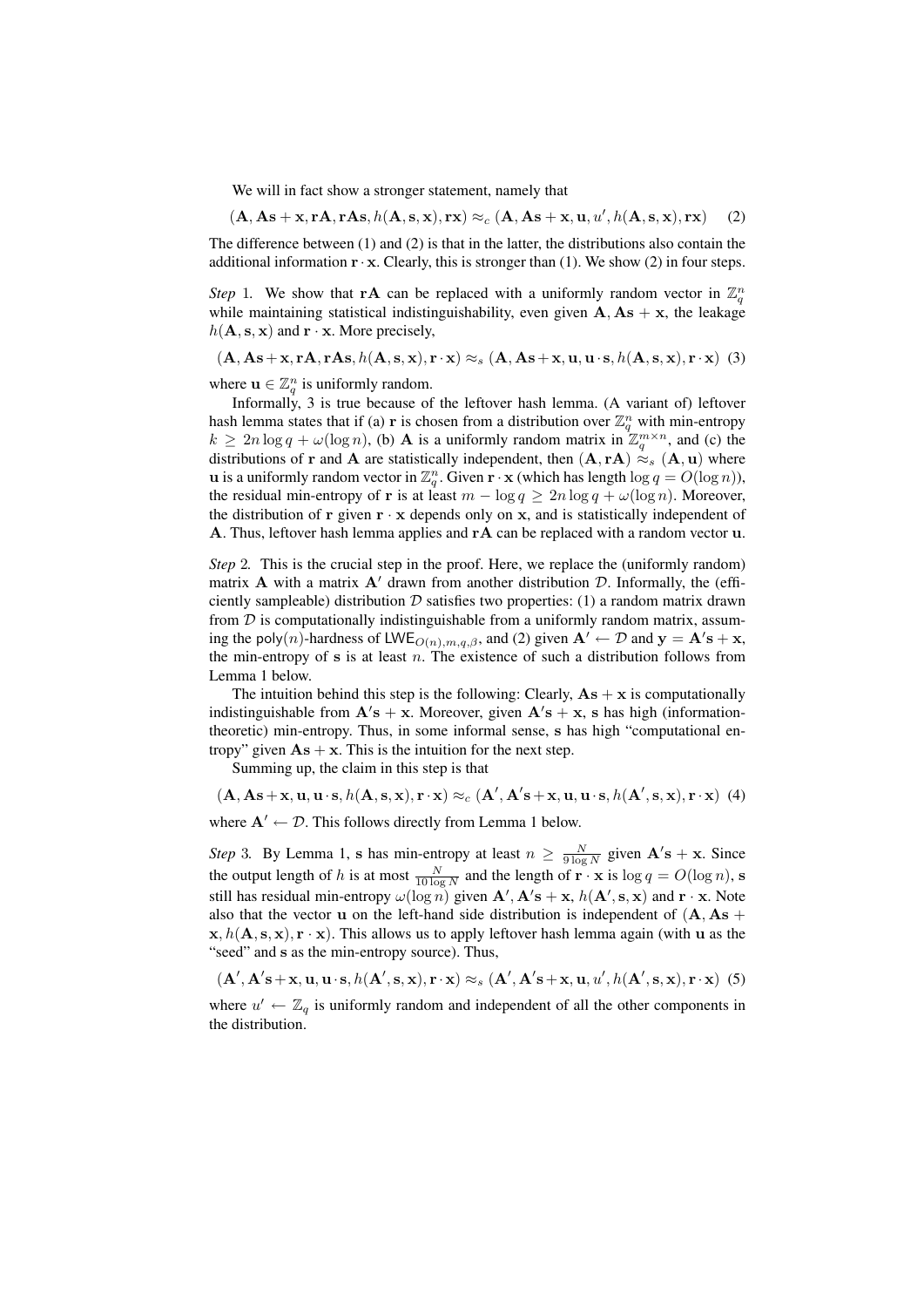*Step* 4. In the last step, we switch back to a uniform matrix **A**. That is,

 $(\mathbf{A}', \mathbf{A}'\mathbf{s} + \mathbf{x}, \mathbf{u}, u', h(\mathbf{A}', \mathbf{s}, \mathbf{x}), \mathbf{r} \cdot \mathbf{x}) \approx_c (\mathbf{A}, \mathbf{A}\mathbf{s} + \mathbf{x}, \mathbf{u}, u', h(\mathbf{A}, \mathbf{s}, \mathbf{x}), \mathbf{r} \cdot \mathbf{x})$  (6)

Putting the four steps together proves  $(2)$ .

Lemma 1. *There is a distribution* D *such that*

- $-$  A  $\leftarrow$   $U_{\mathbb{Z}_q^{m\times n}} \approx_c$  A'  $\leftarrow$  D, assuming the poly(n)-hardness of LWE<sub>O(n),m,q, $\beta$ ,</sub> *where* m, q, β *are as in Regev's encryption scheme.*
- $-$  The min-entropy of  $\bf s$  given  ${\bf A}'\bf s + \bf x$  is at least n. That is,  ${\sf H}_\infty(\bf s \mid {\bf A}'\bf s + \bf x) \geq n$   $^{11}$ .

*Remark:* The above lemma is a new lemma proved in [19]; it has other consequences such as security under auxiliary input, which is beyond the scope of this paper.

*A Different Proof of Adaptive Security under (Sub-)Exponential Assumptions.* Interestingly, [38] observed that *any* public-key encryption scheme that is  $2^{\alpha(N)}$ -hard can be proven to be secure against  $\alpha(N)$  adaptive memory attacks. In contrast, our result (Theorem 1) holds under a standard, polynomial (in the security parameter  $n$ ) hardness assumption (for a reduced dimension, namely  $O(n)$ ). We sketch the idea of the [38] proof here.

The proof follows from the existence of a simulator that breaks the standard semantic security with probability  $\frac{1}{2} + \frac{\epsilon}{2^{\alpha(N)}}$  given an adversary that breaks the adaptive  $\alpha(N)$ -memory security with probability  $\frac{1}{2} + \epsilon$ . The simulator simply guesses the (at most  $\alpha(N)$ ) bits of the output of h and runs the adversary with the guess; if the guess is correct, the adversary succeeds in guessing the encrypted bit with probability  $\frac{1}{2} + \epsilon$ . The key observation that makes this idea work is that there is indeed a way for the simulator to "test" if its guess is correct or wrong: simply produce many encryptions of random bits and check if the adversary succeeds on more than  $1/2 + \epsilon$  fraction of these encryptions. We remark that this proof idea carries over to the case of symmetric encryption schemes secure against a chosen plaintext attack (that is, CPA-secure) as well.

#### 3.2 Security Against Non-Adaptive Memory Attacks

In this section, we show that a variant of Regev's encryption scheme is secure against non-adaptive  $N - o(N)$  memory attacks (where N is the length of the secret-key), assuming that  $LWE_{o(n),m,q,\beta}$  is poly $(n)$ -hard. The variant encryption scheme differs from Regev's encryption scheme only in the way the public-key is generated.

The key generation algorithm picks the matrix  $A$  as  $BC$  where  $B$  is uniformly random in  $\mathbb{Z}_q^{m\times k}$  and  ${\bf C}$  is uniformly random in  $\mathbb{Z}_q^{k\times n}$  (as opposed to uniformly random in  $\mathbb{Z}_q^{n \times m}$ ). We will let  $k = n - \frac{\alpha(N)}{3 \log a}$  $\frac{\alpha(N)}{3 \log q}$  (note that  $k < n$ ). For this modified key-generation procedure, it is easy to show that the decryption algorithm is still correct. We show:

Theorem 2. *The variant public-key encryption scheme outlined above is secure against a* non-adaptive  $\alpha$ -memory attack, where  $\alpha(N) \leq N - o(N)$  for some  $o(N)$  function, *assuming that*  $LWE_{o(n),m,q,\beta}$  *is* poly $(n)$ *-hard, where the parameters* m, q and  $\beta$  are *exactly as in Regev's encryption scheme.*

<sup>&</sup>lt;sup>11</sup> The precise statement uses the notion of average min-entropy due to Dodis, Reyzin and Smith [14].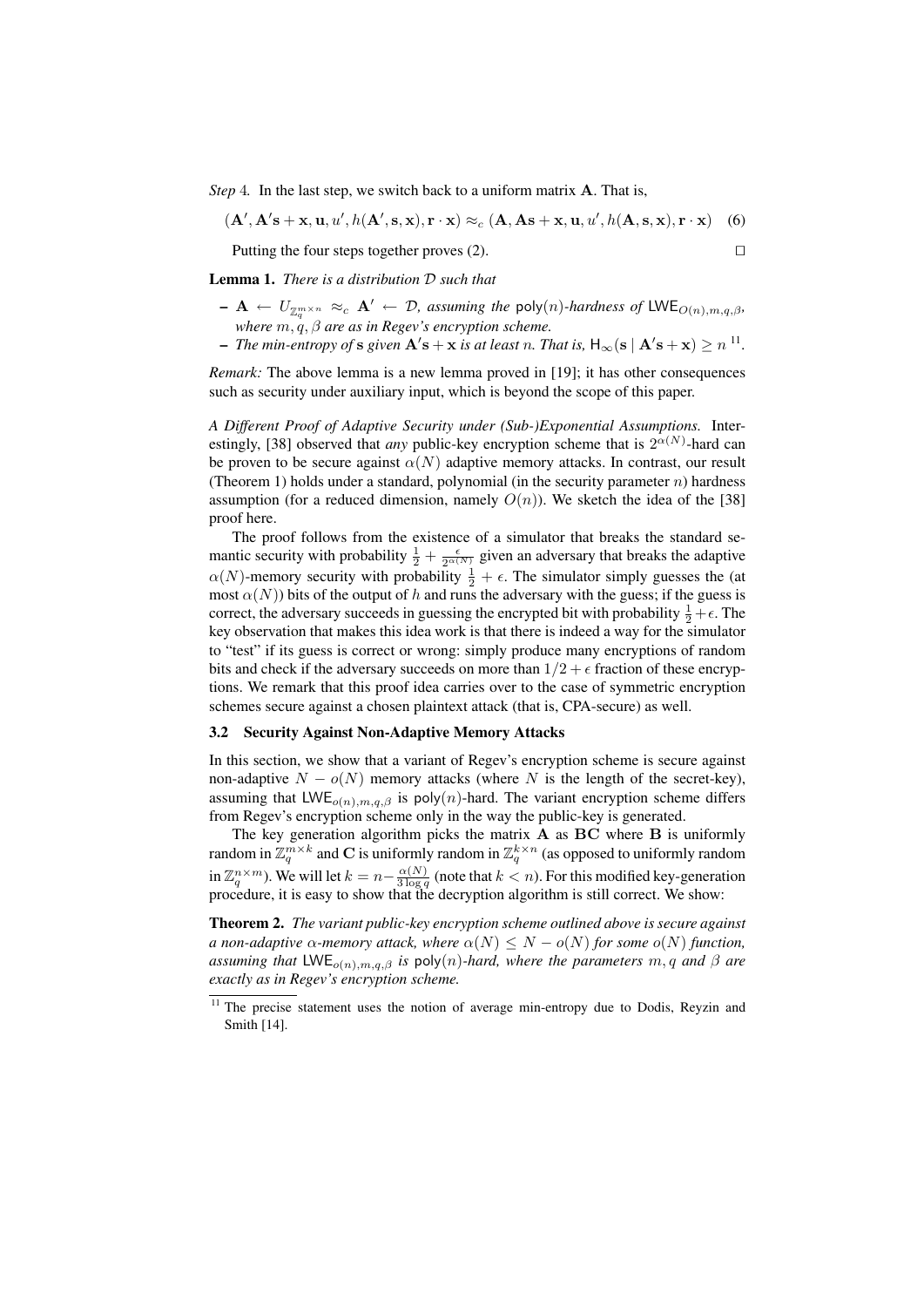We sketch a proof of this theorem below. The proof of semantic security of Regev's encryption is based on the fact that the public-key  $(A, As + x)$  is computationally indistinguishable from uniform. In order to show security against non-adaptive memory attacks, it is sufficient to show that this computational indistinguishability holds even given  $h(s)$ , where h is an arbitrary (polynomial-time computable) function whose output length is at most  $\alpha(N)$ .

The proof of this essentially follows from the leftover hash lemma. First of all, observe that s has min-entropy at least  $N - \alpha(N)$ , given  $h(s)$  (this is because the output length of h is at most  $\alpha(N)$ ). Furthermore, the distribution of s given  $h(s)$  is independent of  $A$  (since h depends only on s and is chosen independent of  $A$ ). By our choice of parameters,  $N - \alpha(N) \geq 3k \log q$ . Thus, leftover hash lemma implies that Cs is a vector **t** whose distribution is statistically close to uniform (even given C and  $h(s)$ ). Thus,  $\mathbf{A}\mathbf{s} + \mathbf{x} = \mathbf{B}\mathbf{C}\mathbf{s} + \mathbf{x} = \mathbf{B}\mathbf{t} + \mathbf{x}$  is distributed exactly like the output of an LWE distribution with dimension  $k$  (since  $\mathbf{t} \in \mathbb{Z}_q^k$ ). This is computationally indistinguishable from random, assuming LWE<sub>k,m,q, $\beta$ </sub> = LWE<sub>o(n),m,q, $\beta$ </sub> (since  $k = o(n)$  by our choice).

### 4 Simultaneous Hardcore Bits

In this section, we show that variants of the trapdoor one-way function proposed by Gentry et al [16] (the GPV trapdoor function) has many simultaneous hardcore bits. For the parameters of [16], we show that a  $1/polylog(N)$  fraction of the input bits are simultaneously hardcore, assuming the poly(n)-hardness of LWE<sub> $O(n)$ , $m,q,\beta$ </sub> (here, m and q are polynomial in n and  $\beta$  is inverse-polynomial in n, the GPV parameter regime).

More significantly, we show a different (and non-standard) choice of parameters for which the function has  $N - N/polylog(N)$  hardcore bits. The choice of parameters is  $m = O(n)$ , a modulus  $q = n^{\text{polylog}(n)}$  and  $\beta = 4\sqrt{n}/q$ . This result assumes the poly(n)-hardness of LWE<sub>n/polylog(n),m,q,β</sub> for these parameters m, q and  $\beta$ . The parameters are non-standard in two respects: first, the modulus is superpolynomial, and the noise rate is very small (i.e, inverse super-polynomial) which makes the hardness assumption stronger. Secondly, the number of samples  $m$  is linear in  $n$  (as opposed to roughly  $n \log n$  in [16]): this affects the trapdoor properties of the function (for more details, see Section 4.2). Also, note that the hardness assumption here refers to a reduced dimension (namely,  $n/polylog(n)$ ).

We remark that for any sufficiently large  $o(N)$  function, we can show that the GPV function is a trapdoor function with  $N - o(N)$  hardcore bits for different choices of parameters. We defer the details to the full version.

#### 4.1 Hardcore Bits for the GPV Trapdoor Function

In this section, we show simultaneous hardcore bits for the GPV trapdoor function. First, we show a general result about hardcore bits that applies to a wide class of parameter settings: then, we show how to apply it to get  $O(N/\text{polylog}(N))$  hardcore bits for the GPV parameters, and in Section 4.2,  $N - N/polylog(N)$  hardcore bits for our new setting of parameters.

The collection of (injective) trapdoor functions  $\mathcal{F}_{n,m,q,\beta}$  is defined as follows. Let  $m = m(n)$  be polynomial in n. Each function  $f_{\mathbf{A}} : \mathbb{Z}_q^n \times \{0,1\}^r \to \mathbb{Z}_q^m$  is indexed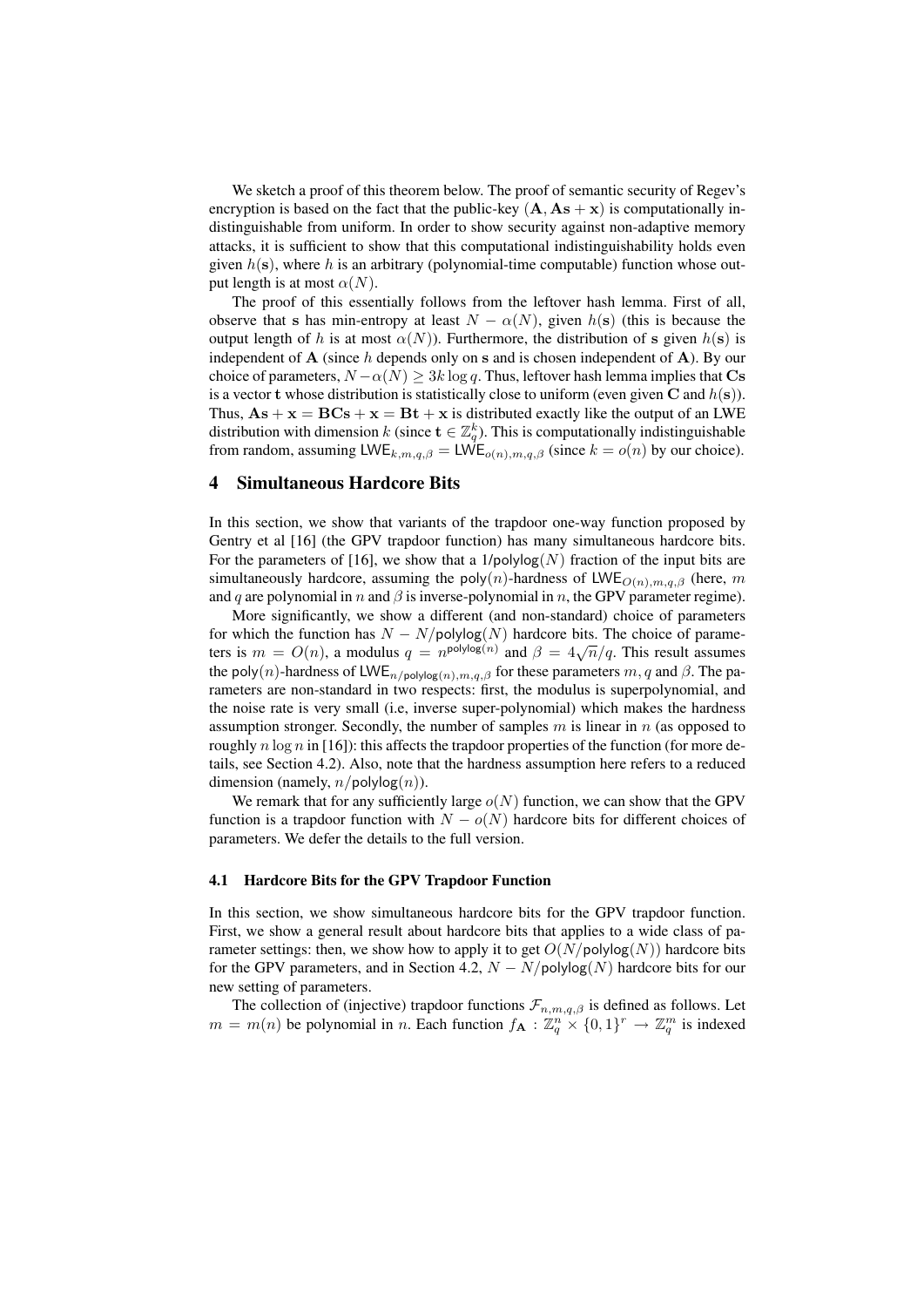by a matrix  $A \in \mathbb{Z}_q^{m \times n}$ . It takes as input  $(s, r)$  where  $s \in \mathbb{Z}_q^n$  and  $r \in \{0, 1\}^r$ , first uses r to sample a vector  $\mathbf{x} \leftarrow \overline{\Psi}_{\beta}^{m}$  $\int_{\beta}^{m}$  (that is, a vector each of whose components is independently drawn from the Gaussian error-distribution  $\overline{\Psi}_{\beta}$ ), and outputs As + x. Clearly, the one-wayness of this function is equivalent to solving  $LWE_{n,m,q,\beta}$ . Gentry et al. [16] show that  $\mathcal{F}_{n,m,q,\beta}$  is a *trapdoor* one-way function for the parameters  $q =$ Et al. [10] show that  $\lambda_{n,m,q,\beta}$  is a *trapabol* one-way function for the parameter  $O(n^3)$ ,  $m = 3n \log q$  and  $\beta = 4\sqrt{n}/q$  (assuming the hardness of LWE<sub>n,m,q, $\beta$ </sub>).

**Lemma 2.** *For any integer*  $n > 0$ *, integer*  $q \geq 2$ *, an error-distribution*  $\chi = \overline{\Psi}_{\beta}$  *over*  $\mathbb{Z}_q$ and any subset  $S\subseteq [n]$ , the two distributions  $({\bf A},{\bf A}{\bf s}+{\bf x},{\bf s}|_S)$  and  $({\bf A},{\bf A}{\bf s}+{\bf x},U_{\mathbb{Z}_q^{[S]}})$ *are computationally indistinguishable assuming the hardness of the decision version* LWE-Dist $_{n-|S|,m,q,\beta}$ .

*Proof.* We will show this in two steps.

*Step* 1. The first and the main step is to show that  $(A, As+x,s|_S) \approx_c (A, U_{\mathbb{Z}_q^m}, U_{\mathbb{Z}_q^{|S|}})$ . The distribution on the right consists of uniformly random and independent elements. This statement is shown by contradiction: Suppose a PPT algorithm D distinguishes between the two distributions. Then, we construct a PPT algorithm  $E$  that breaks the decision version LWE-Dist $_{n-|S|,m,q,\beta}$ . E gets as input  $(\mathbf{A}', \mathbf{y}')$  such that  $\mathbf{A}' \in \mathbb{Z}_q^{m \times (n-|S|)}$ is uniformly random and  $y'$  is either drawn from the LWE distribution (with dimension  $n - |S|$ ) or is uniformly random. E does the following:

- 1. Let  ${\bf A}_{\bar{S}} = {\bf A}'$ . Choose  ${\bf A}_S$  uniformly at random from  $\mathbb{Z}_q^{m \times |S|}$  and set  ${\bf A} =$  $[\mathbf{A}_S, \mathbf{A}_{\bar{S}}].$
- 2. Choose  $\mathbf{s}_S \leftarrow \mathbb{Z}_q^{|S|}$  uniformly at random and compute  $\mathbf{y} = \mathbf{y}' + \mathbf{A}_S \mathbf{s}_S$ .
- 3. Run D with input  $(A, y, s_S)$ , and output whatever D outputs.

First, suppose  $(\mathbf{A}', \mathbf{y}')$  is drawn from the LWE distribution  $A_{\mathbf{s}', \chi}$  for some  $\mathbf{s}'$ . Let  $\mathbf{s}_{\bar{S}} = \mathbf{s}'$  and let  $\mathbf{s} = [\mathbf{s}_S, \mathbf{s}_{\bar{S}}]$ . Then,  $(\mathbf{A}, \mathbf{y})$  constructed by E is distributed identical to  $A_{s,x}$ . On the other hand, if  $(A', y')$  is drawn from the uniform distribution, then  $(A, y)$ is uniformly distributed, and independent of  $s|_S$ . Thus, if D distinguishes between the two distributions, then E solves LWE-Dist $_{n-|S|,m,q,\beta}$ .

*Step* 2. The second step is to show that  $(\mathbf{A}, U_{\mathbb{Z}_q^m}, U_{\mathbb{Z}_q^{|S|}}) \approx_c (\mathbf{A}, \mathbf{As} + \mathbf{x}, U_{\mathbb{Z}_q^{|S|}})$ . This is equivalent to the hardness of LWE-Dist<sub>n,m,a</sub> $\beta$ .

The theorem below shows that for the GPV parameter settings, a  $1/polylog(N)$ fraction of the bits are simultaneously hardcore.

**Theorem 3.** Let  $\gamma = m \log(q\beta) \log^2 n/n \log q$ . For any  $k > 0$ , assuming that LWE<sub>k,m,q, $\beta$ </sub> *is* poly $(n, q)$ -hard, the fraction of simultaneous hardcore bits for the family  $\mathcal{F}_{n,m,q,\beta}$  is  $\frac{1}{1+\gamma}(1-\frac{k}{n})$ . In particular, for the GPV parameters as above, the number of hardcore *bits is*  $O(N/\text{polylog}(N))$ .

*Proof.* We first bound the total input length of a function in  $\mathcal{F}_{n,m,q,\beta}$ , in terms of  $n, m, q$  and  $\beta$ . The number of bits r needed to sample x from  $\overline{\Psi}_{\beta}^{m}$  $\int_{\beta}^{m}$  is  $mH(\beta)$  =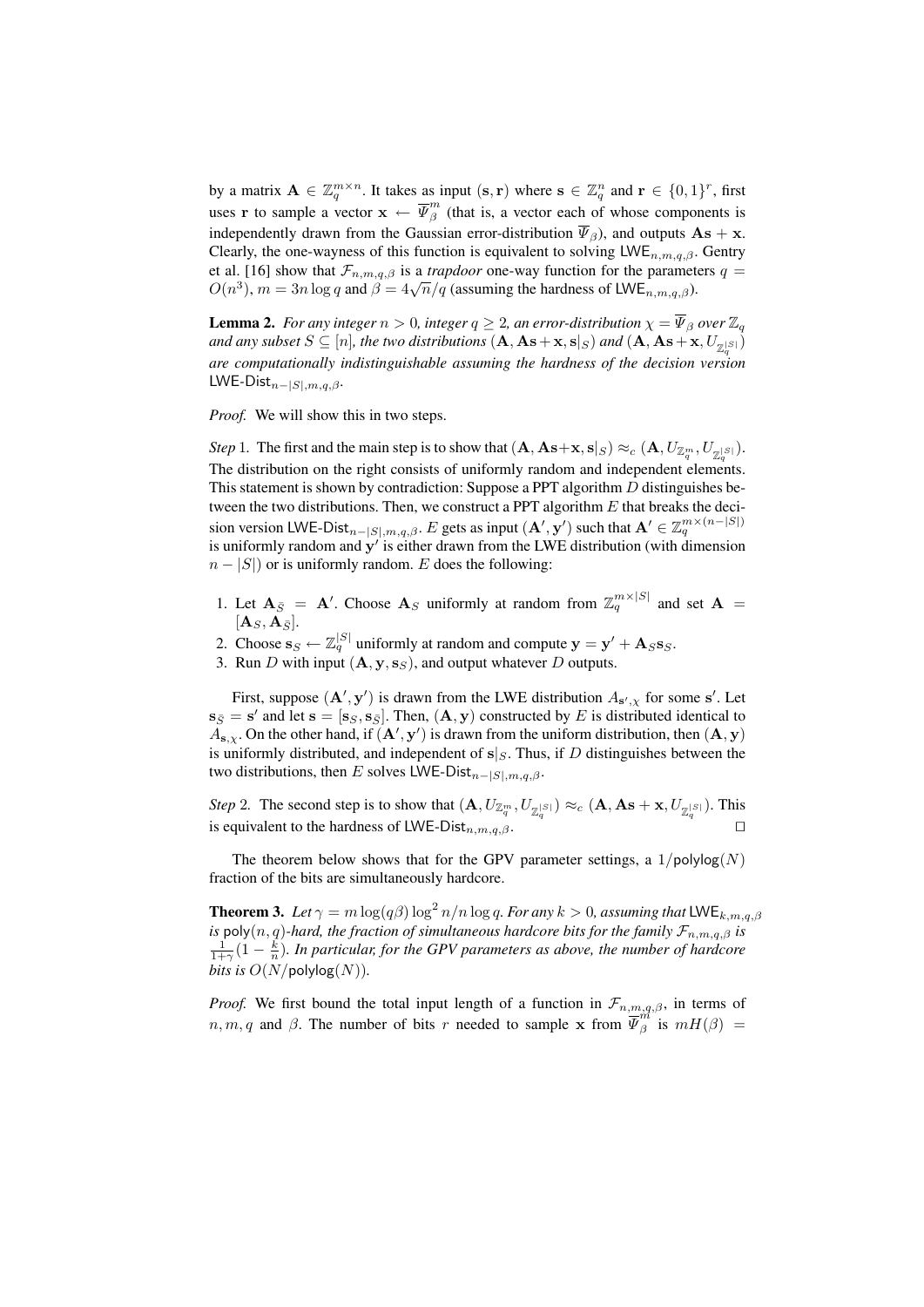$O(m \log(q \beta) \log^2 n)$ , by Proposition 3. Thus, the total input length is  $n \log q + r =$  $n \log q + O(m \log(q \beta) \log^2 n) = n \log q(1 + \gamma).$ 

By Lemma 2, assuming the hardness of the decision problem LWE-Dist $_{k,m,q,\beta}$  (or, by Proposition 2, assuming the poly $(n, q)$ -hardness of the search problem LWE<sub>k,m,q,β</sub>), the number of simultaneously hardcore bits is at least  $(n - k) \log q$ . The fraction of hardcore bits, then, is  $\frac{(n-k)\log q}{n \log q(1+\gamma)} = \frac{1}{1+\gamma}(1-\frac{k}{n}).$ 

For the GPV parameters  $\gamma = \text{polylog}(N)$ , and with  $k = O(n)$ , the number of hardcore bits is  $O(N/\text{polylog}(N))$  assuming the hardness of LWE $_{O(n),m,q,\beta}$ .

## 4.2 A New Setting of Parameters for the GPV Function

In this section, we show a choice of the parameters for the GPV function for which the function remains trapdoor one-way and an  $1 - o(1)$  fraction of the input bits are simultaneously hardcore. Although the number of hardcore bits remains the same as in the GPV parametrization (as a function of n and q), namely  $(n - k) \log q$  bits assuming the hardness of LWE<sub>k,m,q, $\beta$ </sub>, the length of the input relative to this number will be much smaller. Overall, this means that the *fraction* of input bits that are simultaneously hardcore is larger.

We choose the parameters so that  $r$  (the number of random bits needed to sample the error-vector x) is a subconstant fraction of  $n \log q$ . This could be done in one (or both) of the following ways. (a) Reduce  $m$  relative to  $n$ : note that  $m$  cannot be too small relative to n, otherwise the function ceases to be injective. (b) Reduce the standard deviation  $\beta$  of the Gaussian noise relative to the modulus q: as  $\beta/q$  gets smaller and smaller, it becomes easier to invert the function and consequently, the one-wayness of the function has to be based on progressively stronger assumptions. Indeed, we will employ both these methods (a) and (b) to achieve our goal.

In addition, we have to show that for our choice of parameters, it is possible to sample a random function in  $\mathcal{F}_{n,m,q,\beta}$  (that is, the trapdoor sampling property) and that given the trapdoor, it is possible to invert the function (that is, the trapdoor inversion property). See the proof of Theorem 4 below for more details.

Our choice of parameters is  $m(n) = 6n$ ,  $q(n) = n^{\log^3 n}$  and  $\beta = 4\sqrt{n}/q$ .

**Theorem 4.** Let  $m(n) = 6n$ ,  $q(n) = n^{\log^3 n}$  and  $\beta = 4\sqrt{n}/q$ . Then, the family of *functions*  $\mathcal{F}_{n,m,q,\beta}$  *is a family of trapdoor injective one-way functions with an* 1 −  $1/\text{polylog}(N)$  *fraction of hardcore bits, assuming the*  $n^{\text{polylog}(n)}$ -hardness of the search *problem* LWE<sub>n/polylog(n),m,q, $\beta$ *. Using Regev's worst-case to average-case connection*</sub> *for* LWE*, the one-wayness of this function family can also be based on the worst-case*  $n^{\mathsf{polylog}(n)}$ *-hardness of* gapSVP $_{n^{\mathsf{polylog}(n)}}$ .

*Proof. (Sketch.)* Let us first compute the fraction of hardcore bits. By Theorem 3 applied to our parameters, we get a  $1 - \frac{1}{\log n}$  fraction of hardcore bits assuming the hardness of LWE-Dist<sub>O(n/log n),m,q,β</sub>. By Propositions 2 and 1, this translates to the assumptions claimed in the theorem.

We now outline the proof that for this choice of parameters,  $\mathcal{F}_{n,m,q,\beta}$  is an injective trapdoor one-way function. Injectivity<sup>12</sup> follows from the fact that for all but an

 $12$  In fact, what we prove is a slightly weaker statement. More precisely, we show that for all but an exponentially small fraction of **A**, there are no two pairs  $(s, x)$  and  $(s', x')$  such that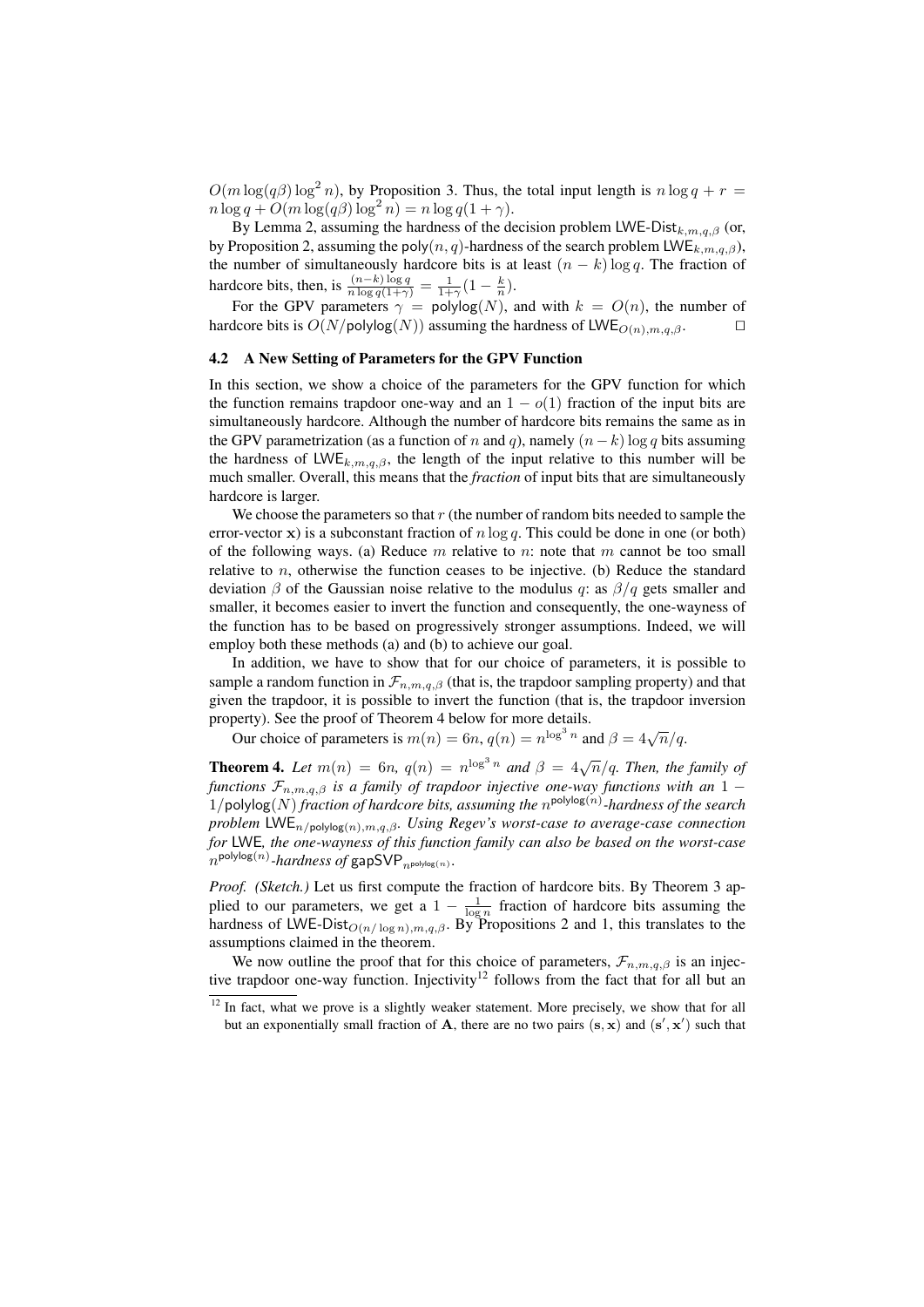exponentially small fraction of A, the minimum distance (in the  $\ell_2$  norm) of the lattice defined by  $A$  is very large; the proof is by a simple probabilistic argument and is omitted due to lack of space. Inverting the function is identical to solving LWE<sub>n,m,q,β</sub>. By Proposition 1, this implies that inverting the function on the average is as hard as solving gapSVP<sub>nlog3n</sub> in the worst-case.

*Trapdoor Sampling.* The trapdoor for the function indexed by A is a short basis for the lattice  $\Lambda^{\perp}({\bf A}) = \{ {\bf y} \in \mathbb{Z}^m : {\bf y}{\bf A} = 0 \bmod{q} \}$  defined by  ${\bf A}$  (in a sense described below). We use here a modification of the procedure due to Ajtai [3] (and its recent improvement due to Alwen and Peikert [5]) which generates a pair  $(A, S)$  such that  $\mathbf{A} \in \mathbb{Z}_q^{m \times n}$  is statistically close to uniform and  $\mathbf{S} \in \mathbb{Z}^{m \times m}$  is a short basis for  $\Lambda^{\perp}(\mathbf{A})$ .

We outline the main distinction between [3, 5] and our theorem. Both [3] and [5] aim to construct bases for  $\Lambda^{\perp}(A)$  that is as short as possible (namely, where each basis vector has length poly $(n)$ ). Their proof works for the GPV parameter choices, that is  $q = \text{poly}(n)$  and  $m = \Omega(n \log q) = \Omega(n \log n)$ , for which they construct a basis **S** such that each basis vector has length  $O(m^3)$  (this was recently improved to  $m^{0.5}$ by [5]). In contrast, we deal with a much smaller m (linear in  $n$ ) and a much larger  $q$ (superpolynomial in *n*). For this choice of parameters, the shortest vectors in  $\Lambda^{\perp}(A)$ are quite long: indeed, they are unlikely to be much shorter than  $q^{n/m} = q^{O(1)}$  (this follows by a simpler probabilistic argument). What we do is to construct a basis that is nearly as short; it turns out that this suffices for our purposes. Reworking the result of Ajtai for our parameters, we get the following theorem. The proof is omitted from this extended abstract.

**Theorem 5.** Let  $m = 6n$  and  $q = n^{\log^3 n}$ . There is a polynomial (in n) time algorithm *that outputs a pair* (A, S) *such that (a) The distribution of* A *is statistically close to the* uniform distribution in  $\mathbb{Z}_q^{m\times n}$ . (b)  $\mathbf{S}\in\mathbb{Z}^{m\times m}$  is a full-rank matrix and is a short basis *for*  $\Lambda^{\perp}$ (**A**). In particular,  $SA = 0 \mod q$ . (c) Each entry of S has absolute value at  $most q' = q/m<sup>4</sup>$ .

*Trapdoor Inversion.* As in GPV, we use the procedure of Liu, Lyubashevsky and Micciancio [30] for trapdoor inversion. In particular, we show a procedure that, given the basis **S** for the lattice  $\Lambda^{\perp}(A)$  from above, outputs  $(s, x)$  given  $f_A(s, r)$  (if such a pair  $(s, x)$  exists, and  $\perp$  otherwise). Formally, they show the following:

**Lemma 3.** Let  $n, m, q, \beta$  be as above, and let L be the length of the basis S of  $\Lambda^{\perp}($ A) *(namely, the sum of the lengths of all the basis vectors). If*  $\beta \leq 1/Lm$ *, then there is an algorithm that, with overwhelming probability over the choice of* (A, S) *output by the trapdoor sampling algorithm, efficiently computes* s *from*  $f_{\mathbf{A}}(\mathbf{s}, \mathbf{r})$ *.* 

The length  $L$  of the basis output by the trapdoor sampling algorithm is at most The length L of the basis output by the trapuoof sampling argorithm is at most  $m^2q' \leq q/m^2$ . For our choice of parameters, namely  $\beta = 4\sqrt{n}/q$ , and  $m = 6n$ , clearly  $\beta \leq 1/Lm$ . Thus, the inversion algorithm guaranteed by Lemma 3 succeeds with overwhelming probability over the choice of inputs. Note that once we compute s, we can also compute the unique value of  $x$ .  $\Box$ 

As  $+ \mathbf{x} = \mathbf{A} \mathbf{s}' + \mathbf{x}'$  where  $\mathbf{s}, \mathbf{s}' \in \mathbb{Z}_q^m$  and  $||\mathbf{x}||_2, ||\mathbf{x}'||_2 \leq \beta \sqrt{mn}$ . This does not affect the applications of injective one-way and trapdoor functions such as commitment and encryption schemes.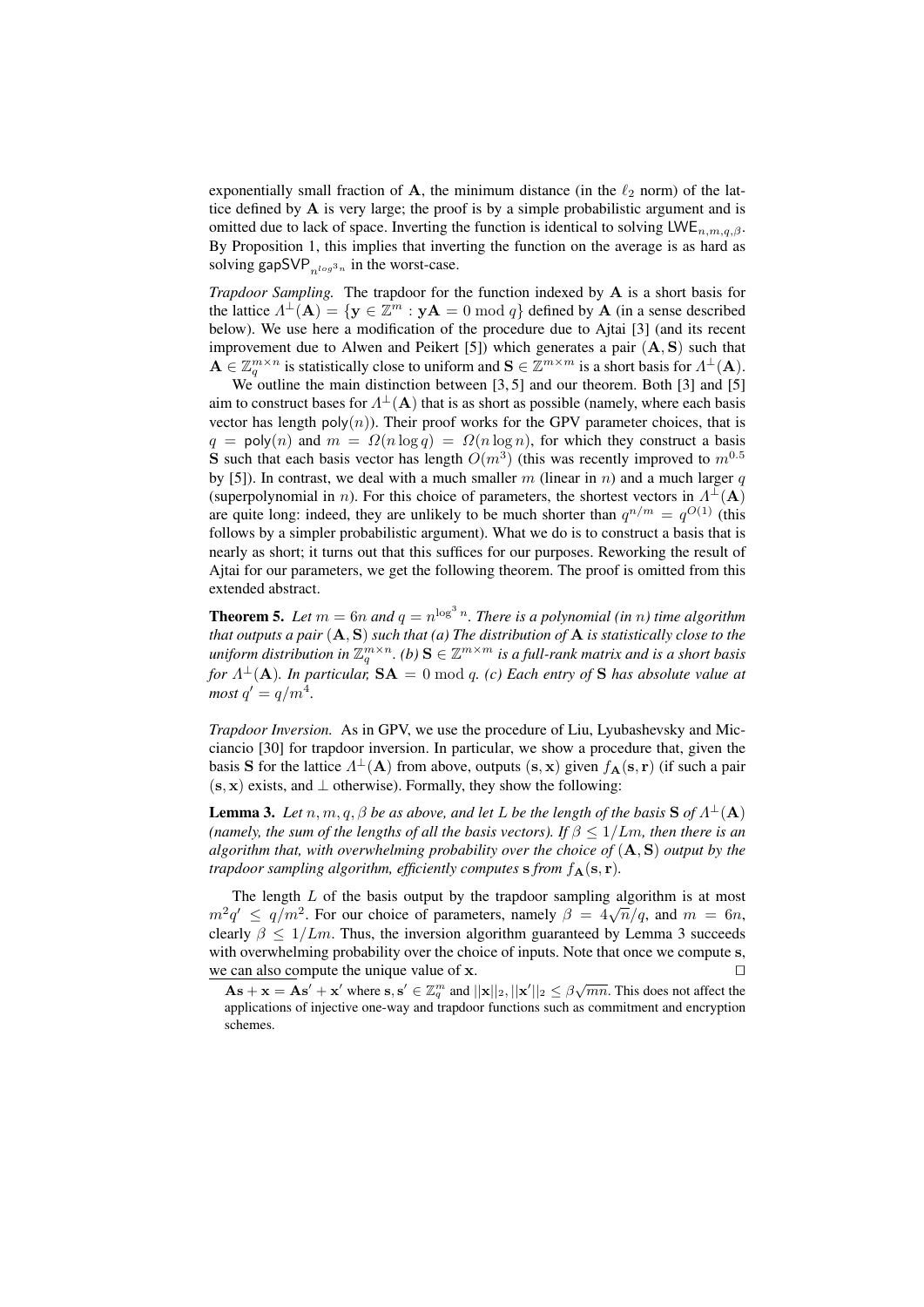## 5 Open Questions

In this paper, we design public-key and identity-based encryption schemes that are secure against memory attacks. The first question that arises from our work is whether it is possible to (define and) construct other cryptographic primitives such as signature schemes, identification schemes and even protocol tasks that are secure against memory attacks. The second question is whether it is possible to protect against memory attacks that measure an arbitrary polynomial number of bits. Clearly, this requires some form of (randomized) refreshing of the secret-key, and it would be interesting to construct such a mechanism. Finally, it would be interesting to improve the parameters of our construction, as well as the complexity assumptions, and also to design encryption schemes against memory attacks under other cryptographic assumptions.

*Acknowledgments.* We thank Yael Kalai, Chris Peikert, Omer Reingold, Brent Waters and the TCC program committee for their excellent comments. The third author would like to acknowledge delightful discussions with Rafael Pass about the simultaneous hardcore bits problem in the initial stages of this work.

#### References

- 1. Dakshi Agrawal, Bruce Archambeault, Josyula R. Rao, and Pankaj Rohatgi. The em sidechannel(s). In *CHES*, pages 29–45, 2002.
- 2. Dakshi Agrawal, Josyula R. Rao, and Pankaj Rohatgi. Multi-channel attacks. In *CHES*, pages 2–16, 2003.
- 3. Miklós Ajtai. Generating hard instances of the short basis problem. In *ICALP*, pages 1–9, 1999.
- 4. Werner Alexi, Benny Chor, Oded Goldreich, and Claus-Peter Schnorr. Rsa and rabin functions: Certain parts are as hard as the whole. *SIAM J. Comput.*, 17(2):194–209, 1988.
- 5. Joel Alwen and Chris Peikert. Generating shorter bases for hard random lattices. Manuscript, 2008.
- 6. Mihir Bellare, Marc Fischlin, Adam O'Neill, and Thomas Ristenpart. Deterministic encryption: Definitional equivalences and constructions without random oracles. In *CRYPTO*, pages 360–378, 2008.
- 7. Avrim Blum, Merrick L. Furst, Michael J. Kearns, and Richard J. Lipton. Cryptographic primitives based on hard learning problems. In *CRYPTO*, pages 278–291, 1993.
- 8. Manuel Blum and Silvio Micali. How to generate cryptographically strong sequences of pseudo-random bits. *SIAM J. Comput.*, 13(4):850–864, 1984.
- 9. Alexandra Boldyreva, Serge Fehr, and Adam O'Neill. On notions of security for deterministic encryption, and efficient constructions without random oracles. In *CRYPTO*, pages 335–359, 2008.
- 10. Ran Canetti, Dror Eiger, Shafi Goldwasser, and Dah-Yoh Lim. How to protect yourself without perfect shredding. In *ICALP (2)*, pages 511–523, 2008.
- 11. Dario Catalano, Rosario Gennaro, and Nick Howgrave-Graham. Paillier's trapdoor function hides up to O(n) bits. *J. Cryptology*, 15(4):251–269, 2002.
- 12. Suresh Chari, Josyula R. Rao, and Pankaj Rohatgi. Template attacks. In *CHES*, pages 13–28, 2002.
- 13. Don Coppersmith. Small solutions to polynomial equations, and low exponent rsa vulnerabilities. *J. Cryptology*, 10(4):233–260, 1997.
- 14. Yevgeniy Dodis, Leonid Reyzin, and Adam Smith. Fuzzy extractors: How to generate strong keys from biometrics and other noisy data. In *EUROCRYPT*, pages 523–540, 2004.
- 15. Stefan Dziembowski and Krysztof Pietrzak. Leakage-resilient stream ciphers. In *To Appear in the IEEE Foundations of Computer Science*, 2008.